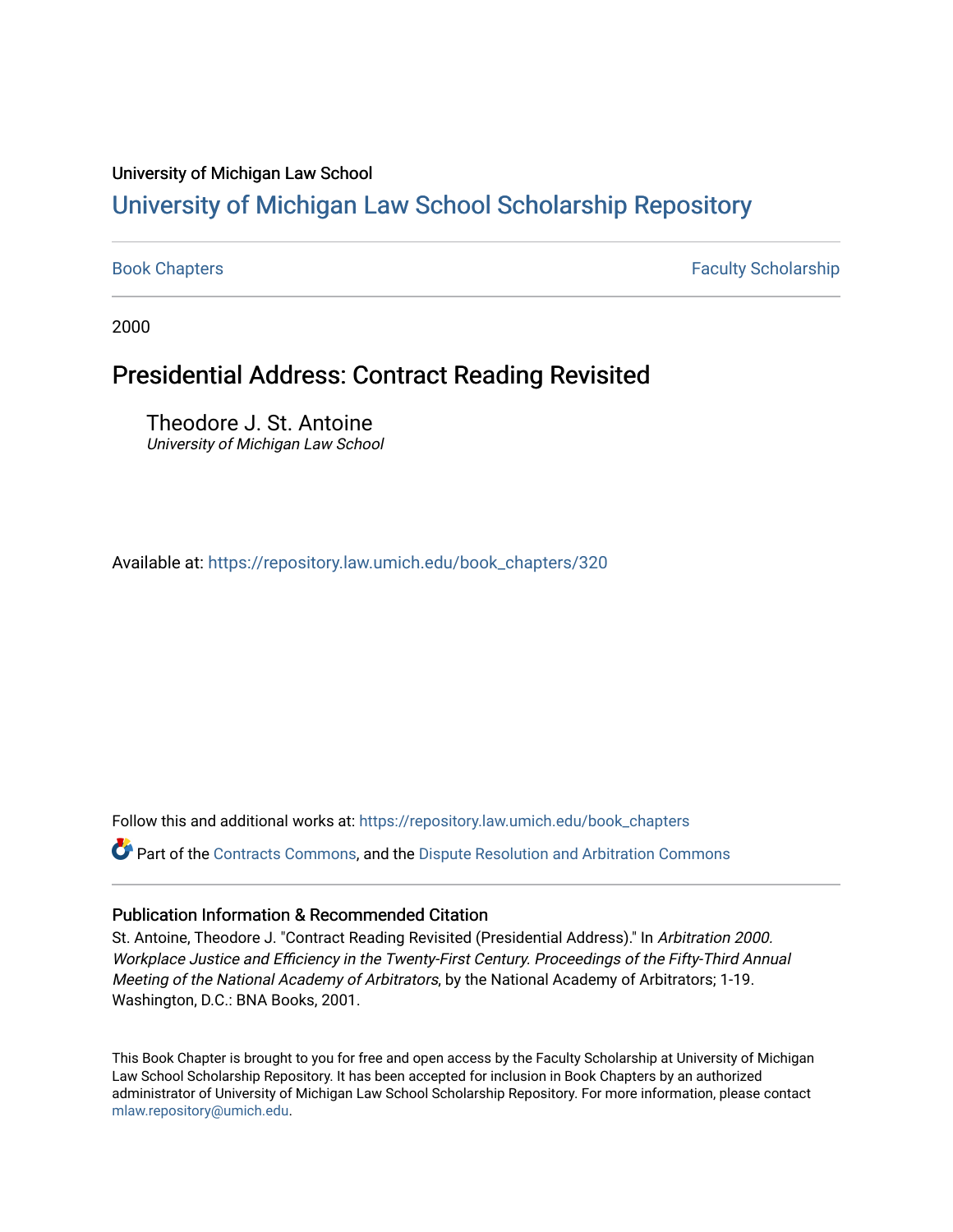# **ARBITRATION 2000 WORKPLACE JUSTICE AND EFFICIENCY IN THE TWENTY-FIRST CENTURY**

# **PROCEEDINGS OF THE FIFTY-THIRD ANNUAL MEETING**  .. **NATIONAL ACADEMY OF ARBITRATORS**

San Francisco, California

June 1-3, 2000

Edited by *Steven Briggs &*  **Jay** *E. Grenig* 

The Bureau of National Affairs, Inc. The Bureau of National Affairs, Inc.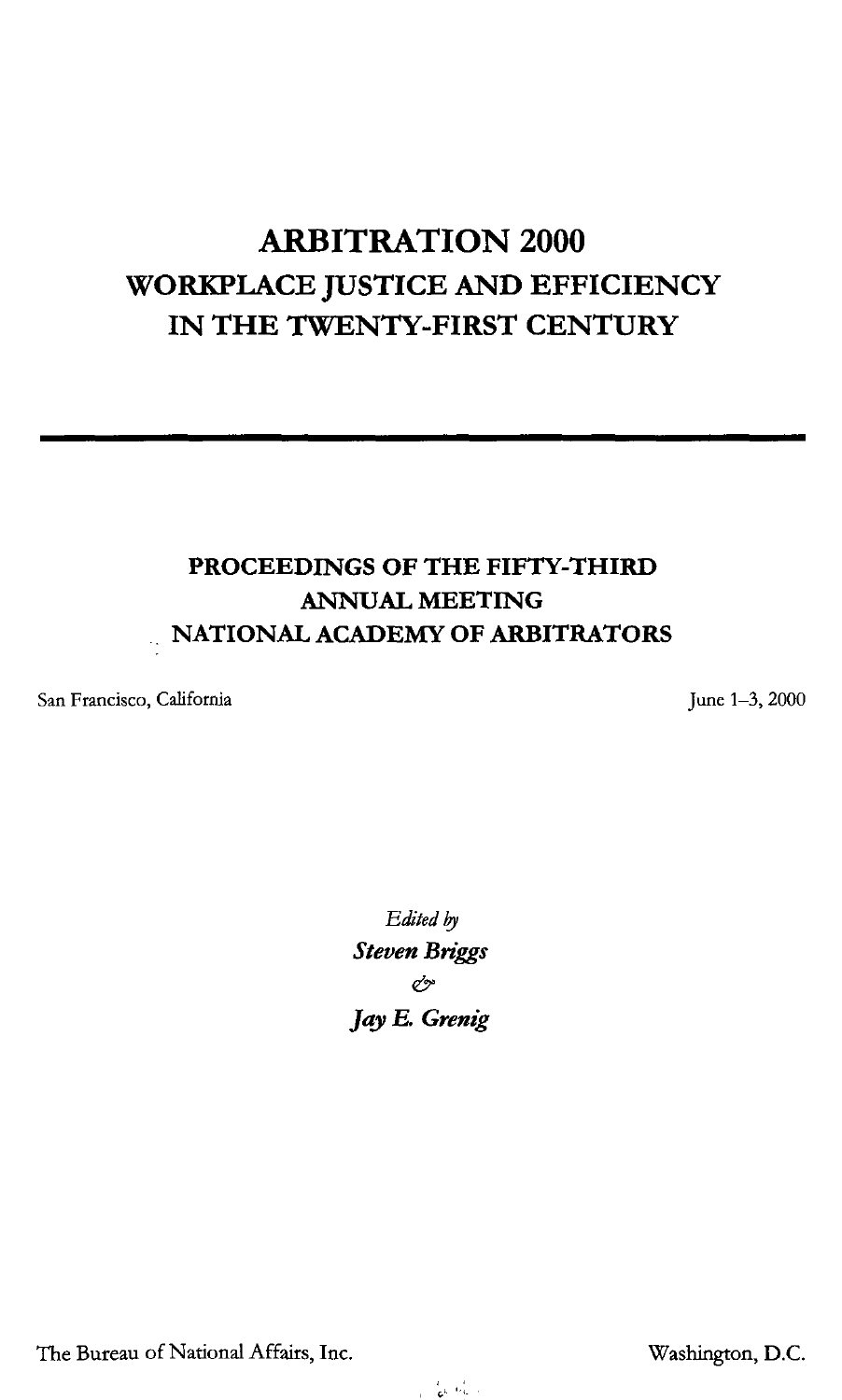Copyright© 2001 The Bureau of National Affairs, Inc. All Rights Reserved

Authorization to photocopy items for internal or personal use, or the internal or personal use of specific clients is granted by BNA Books for libraries and other users registered with the Copyright Clearance Center (CCC) Transactional Reporting Service, provided that \$1.00 per page is paid directly to CCC, 222 Rosewood Dr., Danvers, MA  $01923. 1 - 57018 - 258 - 2/01/50 + 1.00$ .

> Published by BNA Books 1231 25<sup>th</sup> St., NW, Washington, DC 20037 Printed in Canada

International Standard Book Number: 1-57018-258-2 International Standard Serial Number: 0148-4176

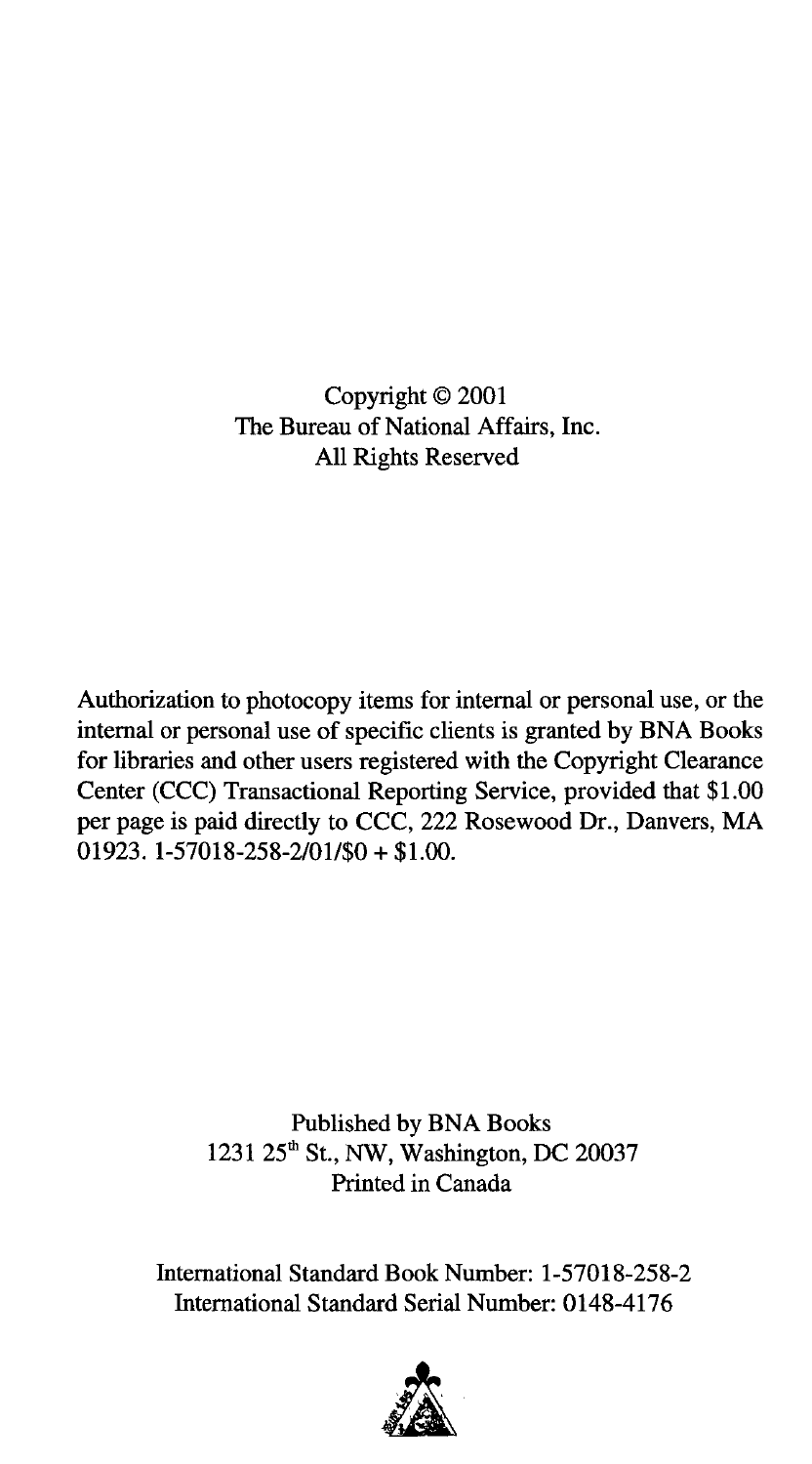#### CHAPTER 1

# PRESIDENTIAL ADDRESS: CONTRACT READING REVISITED

THEODORE J. ST. ANTOINE\*

# **Introduction**

A quarter century ago, **in** a presentation at the Academy's annual meeting, I used the phrase "contract reader" to characterize the role an arbitrator plays in construing a collective bargaining agreement.<sup>1</sup> That two-word phrase may be the only thing I ever said before this body which has been remembered. Unfortunately, it is almost invariably misunderstood. Time and again members have reproached me: "What's the big deal about contract reading, anyway? Isn'titjust the same as contract interpretation?" Or, more substantively scathing: "Do you really think, Ted, that all you have to do to interpret a labor agreement is to *read* it?!"

Those two masters of contract interpretation, Arthur Corbin<sup>2</sup> and Carlton Snow,<sup>3</sup> know that context is nearly everything in extracting meaning from a set of words. When I spoke of the "contract reader" years ago, it was in the context of a paper dealing with judicial review of an arbitrator's award. The process of contract interpretation as such was not my concern. I had a simplebut I like to think important-point to make. When a court has before it an arbitrator's award applying a collective bargaining agreement, it is just as if the employer and the union had signed a

<sup>\*</sup>President, 1999–2000, National Academy of Arbitrators; James E. & Sarah A. Degan<br>Professor of Law Emeritus, University of Michigan Law School, Ann Arbor, Michigan.<br><sup>1</sup>St. Antoine, *Judicial Review of Arbitration Awards: A* 

*Its Progeny,* in Arbitration—1977, Proceedings of the 30th Annual Meeting, National (<br>Academy of Arbitrators, eds. Dennis & Somers (BNA Books 1978), 29, 30–36.<br><sup>2</sup>Corbin, *The Intermetation of Words and the Books Twidmes* 

<sup>&</sup>lt;sup>2</sup>Corbin, *The Interpretation of Words and the Parol Evidence Rule*, 50 Cornell L.Q. 161, 171– 72 (1965).

<sup>&#</sup>x27;Snow, *Contract Interpretation,* 55 Fordham L. Rev. 681, 688-92 (1987).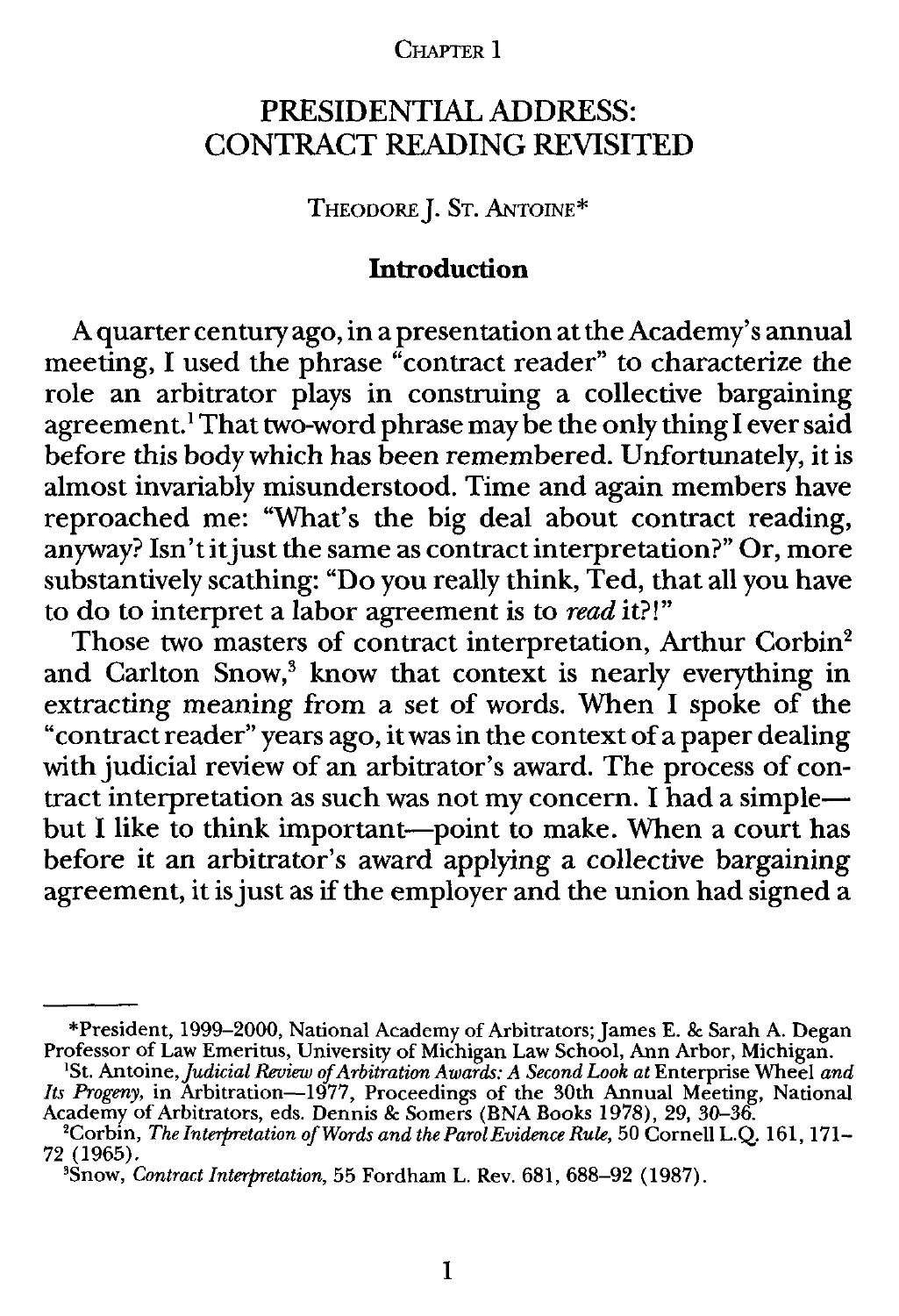stipulation stating: "What the arbitrator says this contract means is exactly what we meant it to say. That is what we intended by agreeing that the award would be 'final and binding.' " In this sense, an "erroneous interpretation" of the contract by the arbitrator is a contradiction in terms.

Now, my law school colleague Yale Kamisar, who has had more of his articles cited by the U.S. Supreme Court than any other contemporary scholar, advises us legal scribblers that it is not enough to have a sound idea. "To make a lasting impression," says Yale, "you must couch your ideas in memorable language." $4S$ o, way back in 1977, I tried my best to come up with a catchy phrase to convey my notion about the relationship between arbitrators and the contracts they are asked to interpret. What could be more apt than to get a court to think of the arbitrator as simply picking up the parties' agreement and "reading it off' as easily and straightforwardly as A-B-C?Yale didn't tell us, however, that sometimes you can succeed too well. The audience may remember your catchy phrase—and entirely forget your point!

Today I am going to take two quite different tacks. First, I shall update the thesis that I thought I was communicating to you nearly 25 years ago. The emphasis will be on what may be the hottest issue in judicial review: When may a court set aside an arbitral award on the grounds it violates public policy? Second, in response to your overwhelming demand, I'd like to talk a little about what many of you thought I was trying to say all along: How should an arbitrator go about "reading," or interpreting, a contract?

## **Judicial Review of Arbitration Awards**

The story begins, of course, with David Feller's great triumph in the *Steelworkers Trilogy.* <sup>5</sup>There the Supreme Court made arbitration the linchpin in the federal scheme for the implementation of collective bargaining agreements. More specifically, for our purposes, the Court in one of the three cases, *Enterprise Wheel,* 6 imposed tight constraints on judicial review of arbitral awards. So long as the award is not the product of fraud or corruption, does not exceed the arbitrator's authority under the parties' submission, and "draws

<sup>&</sup>lt;sup>4</sup>In a personal conversation with the author, circa 1970.<br><sup>5</sup> Steelworkers v. American Mfg. Co., 363 U.S. 564, 46 LRRM 2414 (1960); Steelworkers v. Warrior & Gulf Navigation Co., 363 U.S. 574, 46 LRRM 2416 (1960); Steelw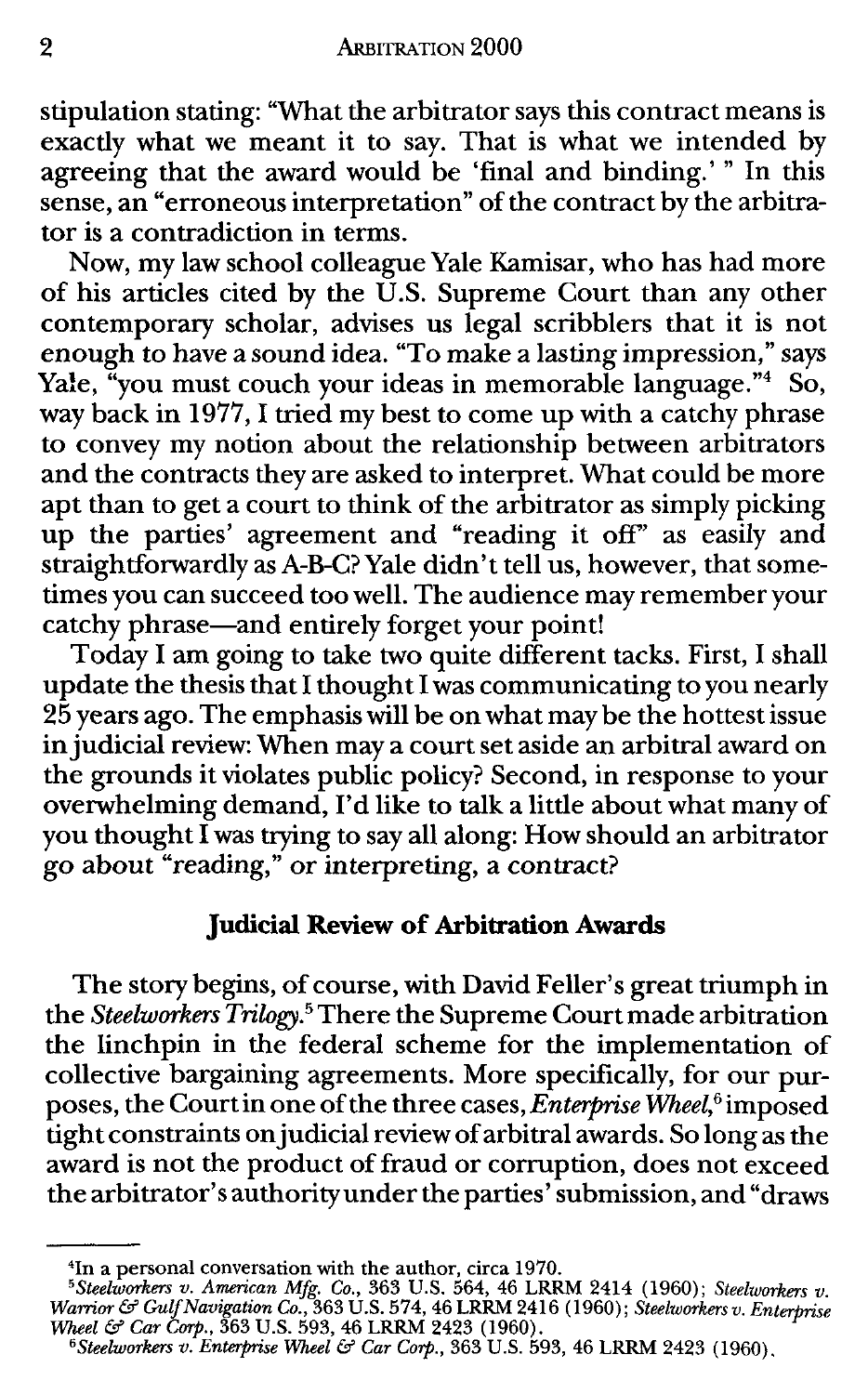its essence" from the labor contract, a court is to enforce the award without any attempt to "review the merits."7 Despite these strictures, the itch of the judiciary to right seeming wrongs has compelled the Court to revisit the subject, most notably in *Paperworkers v. Misco.* <sup>8</sup>

*Misco* presented the public policy question in dramatic fashion. The Fifth Circuit had refused to enforce an arbitrator's reinstatement of an employee whose job was to operate a dangerous papercutting machine, and whose car had been found to contain marijuana while in the company parking lot. The Supreme Court reversed, declaring that "as long as the arbitrator is even arguably construing or applying the contract and acting within the scope of his authority, that a court is convinced he committed serious error does not suffice to overturn his decision."9 The Court naturally recognized the general common law doctrine that no contract in contravention of law or public policy will be enforced. But it cautioned that "a court's refusal to enforce an arbitrator's *interpretation* of [labor] contracts is limited to situations where the contract as interpreted would violate 'some explicit public policy' that is 'well defined and dominant, and is to be ascertained by reference to the laws and legal precedents and not from general considerations of supposed public interests.' "<sup>10</sup>

Many lower courts have still not got the message. Judges have been so offended by the reinstatement of deviant postal workers, sexual harassers, and alcoholic airline pilots that they have disregarded the directives of *Enterprise* and *Misco.*<sup>11</sup> Unfortunately and unaccountably, the Supreme Court has not seen fit to step in and insist that its dictates be followed.<sup>12</sup> Thus, the First<sup>13</sup> and Fifth<sup>14</sup>

<sup>7</sup>*Id.* at 596-99, 46 LRRM at 2425-26. But the arbitrator must not "dispense his own brand of industrial justice." *Id.* at 597, 46 LRRM at 2425. <sup>8</sup>

<sup>484</sup> U.S. 29, 126 LRRM 3113 (1987). <sup>9</sup>*/d.* at 38, 126 LRRM at 3117.

<sup>&</sup>lt;sup>10</sup>Id. at 43, 126 LRRM at 3119 (quoting *W.R. Grace & Co. v. Rubber Workers*, 461 U.S. 757, 766, 113 LRRM 2641, 31 FEP Cases 1409 (1983)) (emphasis in original).

<sup>&</sup>lt;sup>12</sup>Dave Feller, who successfully argued in the Steelworkers Trilogy, supranote 5, has ruefully suggested that *less* deference may now be paid the awards in labor arbitration than in commercial arbitration. Feller, *Presidential Address: Bye-Bye* Trilogy, *Hello Arbitration!,* in Arbitration 1993: Arbitration and the Changing World of Work, Proceedings of the 46th Annual Meeting, National Academy of Arbitrators, ed. Gruenberg (BNA Books 1994), 1,  $9 - 13.$ 

*<sup>13</sup>US. Postal Serv. v. Postal Workers,* 736 F.2d 822, 116 **LRRM** 2870 (1st Cir. 1984) (postal worker embezzled \$4,325 worth of money orders); *Exxon Corp. v. Exxon Workers,* 118 F.3d

<sup>841, 155</sup> LRRM 2782 (1st Cir. 1997) ( driver of petroleum truck tested positive for cocaine). *14Delta Queen Steamboat Co. v. Marine Eng'rs Dist. 2,* 889 **F** .2d 599, 133 LRRM 2077 ( 5th Cir. 1989), *cert. denied,* 498 U.S. 853, 135 LRRM 264 (1990) (grossly careless riverboat captain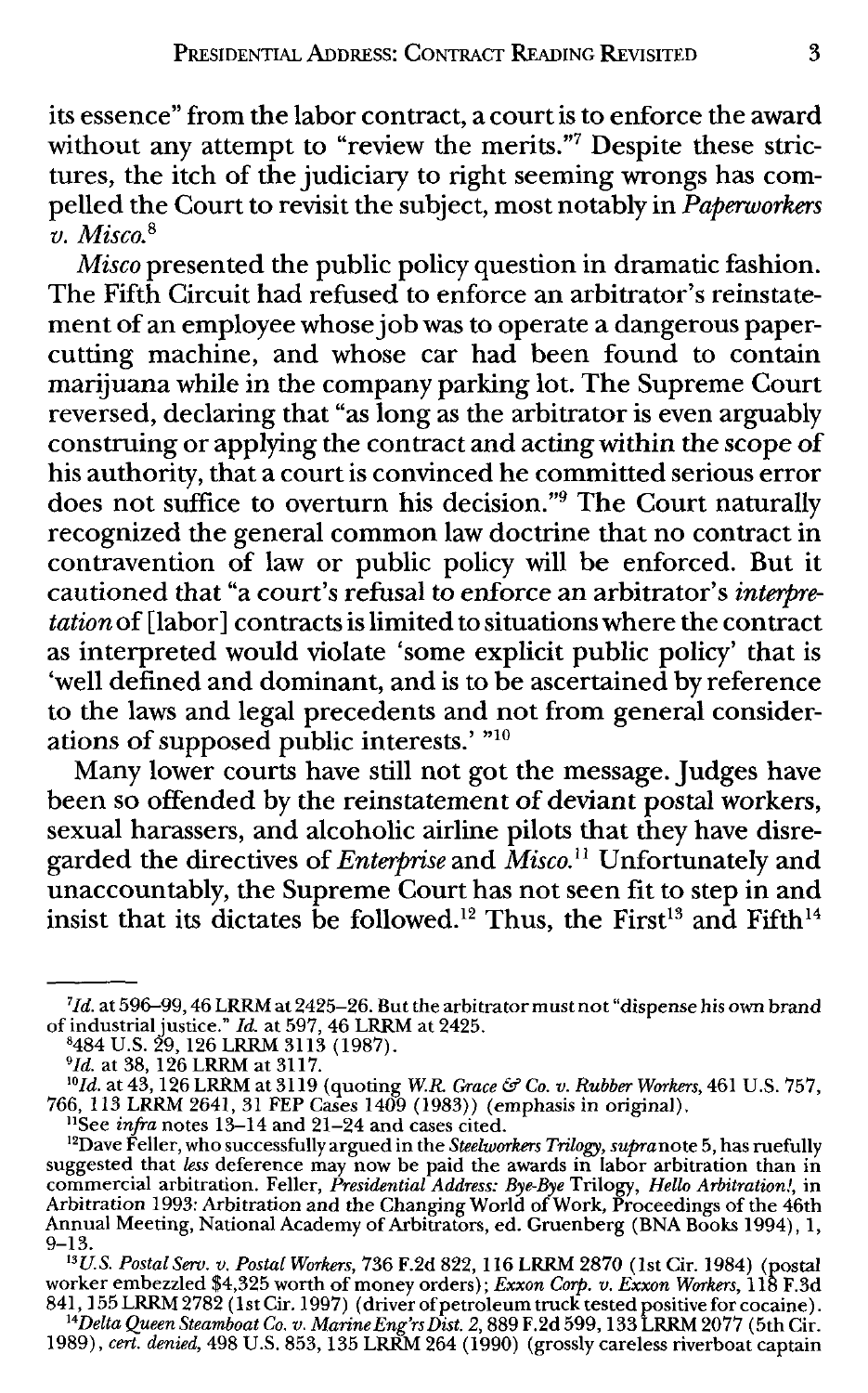Circuits have taken it upon themselves to find an award at odds with their notions of public policy, even though the action ordered, such as a reinstatement, would not have violated any positive law or established public policy if it had been taken by the employer on its own initiative. The Fourth, <sup>15</sup> Sixth, <sup>16</sup> Seventh, <sup>17</sup> Ninth, <sup>18</sup> Tenth, <sup>19</sup> and D.C.2 ° Circuits have been far more faithful to the *Misco*  mandate. They have enforced awards reinstating grievants which, in effect, did not sustain or order conduct that would have been forbidden to the employer acting unilaterally. The Second,<sup>21</sup>

rehired employee without new check-off authorization). *15Westvaco Corp. v. Paperworkers,* 171 F.3d 971, 160 LRRM 2844, 79 FEP Cases 595 ( 4th Cir.

1999) (worker admittedly sexually harassed co-employee). *16MonroeAutoEquip. Co. v. Auto Workers,* 981 F.2d 261,142 LRRM 2150 (6th Cir. 1992), *cert. denied,* 508 U.S. 931, 143 LRRM 2304 (1993) (installer of automobile test equipment violated company drug policy); *MidMichigan Reg'l Med. Ctr.-Clare v. Professional Employees,*<br>183 F.3d 497, 161 LRRM 2853 (6th Cir. 1999) (nurse negligently handled equipment during cardiac emergency); *TVA v. Tennessee Valley Trades* & *Labor Council,* 184 F.3d 510,

161 LRRM 2844, (6th Cir. 1999) (nuclear reactor unit operator used marijuana).<br><sup>17</sup>*Chrysler Motors Corp. v. Indus. Workers (AIW)*, 959 F.2d 685, 139 LRRM 2865, 58 FEP Cases 692 (7th Cir.), *cert. denied,* 506 U.S. 908, 141 LRRM 2408, 59 FEP Cases 1536 (1992) (male forklift operator sexually harassed female co-worker by grabbing her breasts). <sup>18</sup>*Stead Motors v. Machinists Lodge* 1173, 886 F.2d 1200, 132 LRRM 2689 (9th Cir. 1989)

(en *bane), cert. denied,* 495 U.S. 946, 134 LRRM 2312 (1990) (auto mechanic repeatedly failed to tighten lug nuts on car wheels); *Food & Commercial Workers Local 588 v. Foster Poultr*y<br>*Farms,* 74 F.3d 169, 174, 151 LRRM 2013 (9th Cir. 1995) (employees failing drug test were reinstated and employer's drug testing program was rescinded pending bargaining with union despite state regulation mandating random drug testing; court would vacate award on public policy grounds only if policy "specifically militates against the relief ordered by the arbitrator").

*19Communications Workers v. SoutheasternElec. Coop.,* 882 F.2d 467, 132 LRRM 2381 (10th Cir. 1989) ( electric utility lineman in isolated incident sexually harassed customer in her home); *Kennecott Utah Copper Corp. v. Becker,* 195 F.3d 1201, 162 **LRRM** 2641 (10th Cir. 1999) (employee tested positive for marijuana following accident). *20Northwest Airlines, Inc. v. Air Line Pilots,* 808 F.2d 76, 124 LRRM 2300 (D.C. Cir. 1987)

(alcoholic airline pilot who had been relicensed by the Federal Aviation Administration (FAA)).

<sup>21</sup> Compare Newsday, Inc. v. Long Island Typographical Union, 915 F.2d 840, 135 LRRM 2659, 54 FEP Cases 24 (2d Cir. 1990), *cert. denied,* 499 U.S. 922, 136 LRRM 2720, 55 FEP Cases 352 (1991) (male printer sexually harassed female co-workers; reinstatement set aside), *with Electrical Workers (IBEW) Local 97 v. Niagara Mohawk Power Corp.,* 1998 WL 253755, 158 LRRM 2198 (2d Cir. 1998) (nuclear plant technician supplied adulterated urine sample<br>in drug test; reinstatement upheld), *and Electrical Workers (IBEW) Local 97 v. Niagara*<br>*Mohawk Power Corp.*, 189 F.3d 250, 162 LRRM 270 officer failed to respond to fire alarm and then lied repeatedly during investigation;<br>reinstatement upheld). Cf. Halligan v. Piper *[affray, Inc.*, 148 F.3d 197, 77 FEP Cases 182 (2d<br>Cir. 1998), *cert. denied*, 526 U.S. 1 disregard" of law *or evidence).* 

nearly collided with barges); *Exxon Corp. v. Baton Rouge Oil & Chem. Workers*, 77 F.3d 850, 151 LRRM 2737 (5th Cir. 1996) (chemical plant supervisor tested positive for drugs). *But*  cf. Atchison, *Topeka & Santa Fe R*y. v. United Transp. Union, 175 F.3d 355, 161 LRRM 2265<br>(5th Cir. 1999) (enforcing award of *public labor board* reinstating railroad employee testing positive for drugs); *Food & Commercial Workers Local 540 v. Pilgrim's Pride Corp.*, 193 F.3d 328, 162 LRRM 2513 (5th Cir. 1999) (award upheld requiring check-off of union dues of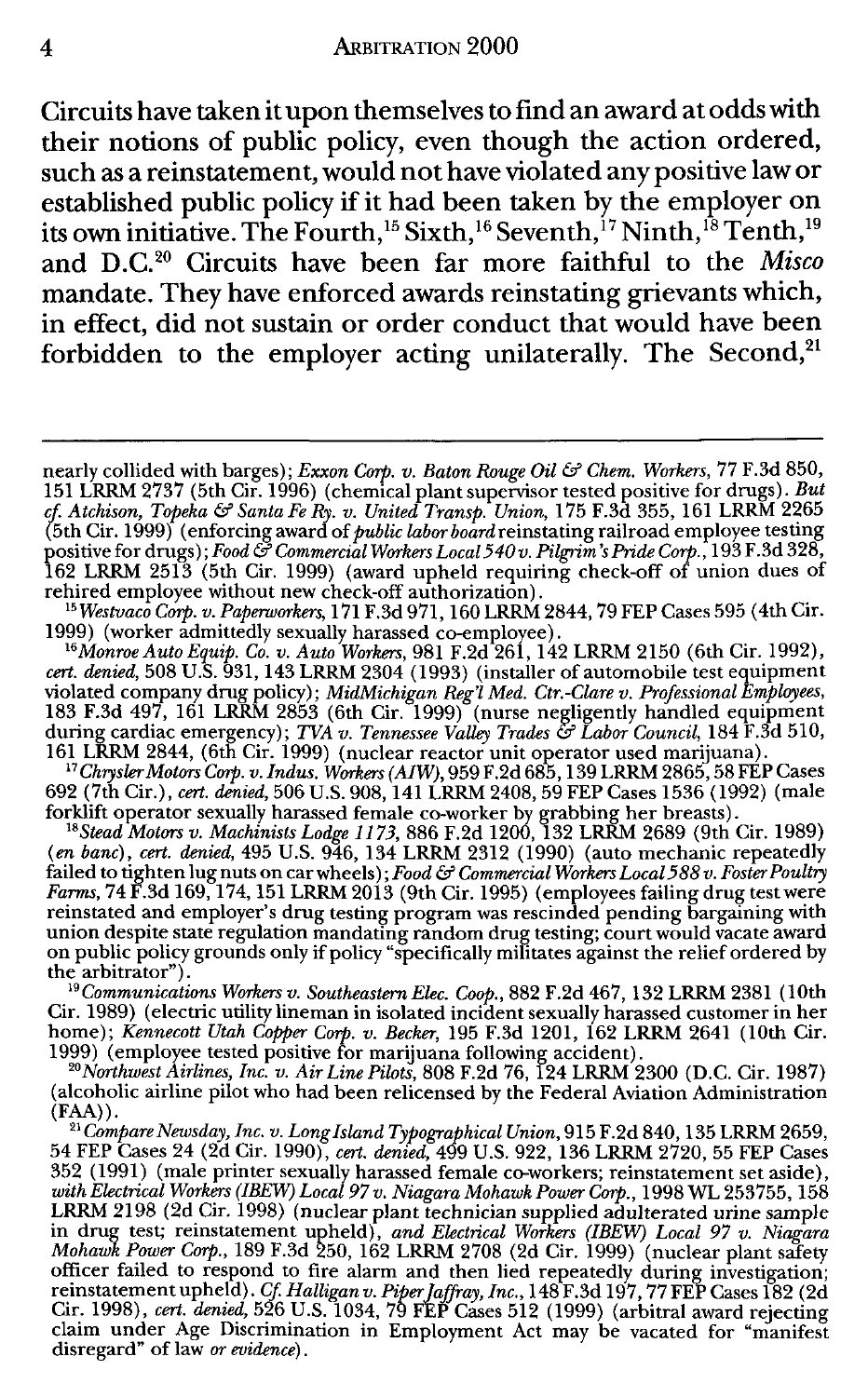Third,<sup>22</sup> Eighth,<sup>23</sup> and Eleventh<sup>24</sup> Circuits have vacillated on the issue, but the most recent decisions seem more in line with *Misco.* 

Because I consider it one of the easier issues in arbitration, however much misunderstood by a number of courts, I shall deal brusquely with the rejection of otherwise legitimate awards on the basis of a nebulous public policy. That usually comes down to the highly subjective feelings of particular judges. For me, three estimable critics have correctly assessed the problem and arrived at the right solution. In various formulations, Judge Frank Easterbrook $^{25}$  and Professors Charles Craver $^{26}$  and David Feller $^{27}$ have concluded that if the employer (or the employer in conjunction with the union) has the lawful authority to take unilaterally the action directed by the arbitrator, such as reinstatement of a wrongdoing employee, the arbitral award should be upheld against pubic policy claims. If the airline would not have violated the regulations of the Federal Aviation Administration by putting the rehabilitated, relicensed alcoholic pilot back in the cockpit, the arbitrator's award to that effect is valid and enforceable. If the public utility would not have violated Title VII28 by suspending rather than firing the sexual harasser because of certain mitigating circumstances, the arbitrator's award to that effect is valid and enforceable.

<sup>22</sup>*Compare U.S. Postal Sero. v. Letter Carriers,* 839 F.2d 146, 127 LRRM 2593 (3d Cir. 1989) (postal worker shot at supervisor's car; reinstatement sustained), *with Exxon Shipping Co. v. Exxon Seamen's Union,* 993 F.2d 357, 143 LRRM 2312 (3d Cir. 1993) (ship helmsman

tested positive for marijuana; reinstatement set aside).<br><sup>23</sup>Compare Iowa Elec. Light & Power Co. v. Electrical Workers (IBEW) Local 204, 834 F.2d 1424,<br>127 LRRM 2049 (8th Cir. 1987) (employee in nuclear power plant defeat take shortcut to lunch; reinstatement vacated), *with Homestake Mining Co. of Cal. v.*<br>*Steelworkers Local* 7044, 153 F.3d 678, 158 LRRM 3101 (8th Cir. 1998) (mine welder violated federal safety regulations by not shielding welding operations so as to avoid fire hazard;

<sup>&</sup>lt;sup>24</sup>Compare U.S. Postal Serv. v. Letter Carriers, 847 F.2d 775, 128 LRRM 2842 (11th Cir. 1988) (postal worker stole from the mails; reinstatement set aside), *and Delta Airlines, Inc. v. Air Line Pilots,* 861 F.2d 665, 130 LRRM 2014 (11th Cir. 1988), *cert. denied,* 493 U.S. 871, 132 LRRM 2623 ( 1989) (alcoholic airline pilot who had been relicensed by the FAA; reinstatement overturned), *with Florida Power Co. v. Ekctrical Workers (!BEW),* 847 F.2d 680, 128 LRRM 2762 (11th Cir. 1988) (employee in possession of cocaine drove while drunk; reinstatement sustained). *25E.l. DuPont de Nemours* & *Co. v. GrasselliEmployees Indep. Assoc.,* 790 F.2d 611,618, 122

LRRM 2217 (7th Cir. 1986) (Easterbrook, J., concurring); Easterbrook, *Arbitration,*<br>*Contract, and Public Policy*, in Arbitration 1991: The Changing Face of Arbitration in Theory<br>and Practice, Proceedings of the 44th Annu ed. Gruenberg (BNA Books 1992), 65, 70–77.<br><sup>26</sup>Craver, *Labor Arbitration as a Continuation of the Collective Bargaining Process*, 66 Chi.-Kent

L. Rev. 571, 604-05 (1990).

<sup>2</sup> 7Feller, *Court Review of Arbitration,* 43 Lab. L.J. 539, 543 (1992). 28Title VII of the Civil Rights Act of 1964, as amended, 42 U.S.C. §§2000e *et seq.* (1994).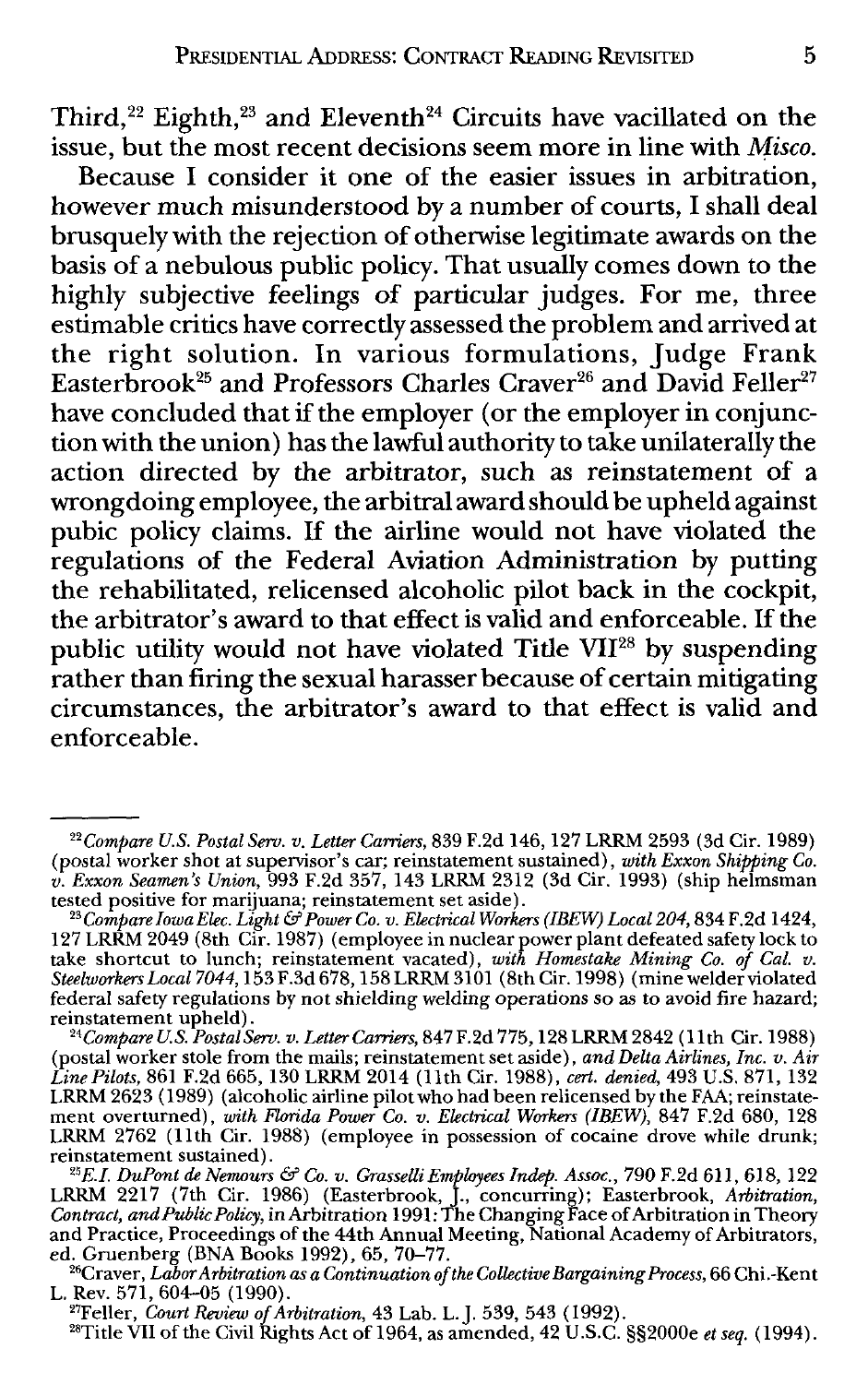That approach is entirely in keeping with the underlying notion that the arbitrator is the parties' surrogate, their designated spokesperson in reading and applying the contract. What *the* parties are entitled to say or do on their own, the arbitrator is entitled to say or order. That simple principle seems so self-evident, and so implicit in the Supreme Court's rulings to date, that it should become the accepted norm in *the* future. This would merely confirm arbitration as the "final and binding" dispute resolution procedure that *the* parties' contracts almost invariably denominate it.

We may shortly have further enlightenment from *the* Supreme Court on this long-running debate. In March 2000, certiorari was granted in *Eastern Associated Coal Corp. v. Mine Workers District 17.<sup>29</sup>* This was another instance of marijuana ingestion by a worker in a hazardous occupation, here, a mobile equipment operator. In sustaining the arbitrator's reinstatement, the district court acknowledged that Department of Transportation (DOT) regulations expressed a "well defined and dominant public policy against drug use" by "those in safety-sensitive positions."<sup>30</sup> But both the district court and the court of appeals went on to say, in the latter's words: "There is no such public policy against the reinstatement of employees who have used illegal drugs in the past." $31$ 

In short, the key is whether the remedial action ordered by the arbitrator, not the triggering conduct of the employee, is contrary to public policy. Of course the drug-taking *employee* acted contrary to public policy. But the award-issuing *arbitrator* did not, and his decision should stand. Indeed, recognizing the possibility of the rehabilitation of wrongdoers is a hallmark of a humane and caring society.<sup>32</sup> Despite the ominous implications of a grant of certiorari when the court of appeals did not even deign to publish its opinion, that is the way the Supreme Court should rule in this case.

In addition to refusing to enforce an arbitral award that conflicts with substantive law or established public policy, courts have

<sup>&</sup>lt;sup>29</sup>120 S. Ct. 1416, 68 USLW 3585 (2000). For the case below, see 66 F. Supp. 2d 796, 163<br>LRRM 2817 (S.D. W. Va. 1998), *aff'd per curiam*, 188 F.3d 501, 1999 WL 635632 (4th Cir.<br>1999) (unpublished opinion). After this pa

<sup>&</sup>lt;sup>32</sup>The classic treatment in the penal context is Allen, The Decline of the Rehabilitative Ideal: Penal Policy and Social Purpose 80-89 (Yale Univ. Press 1981).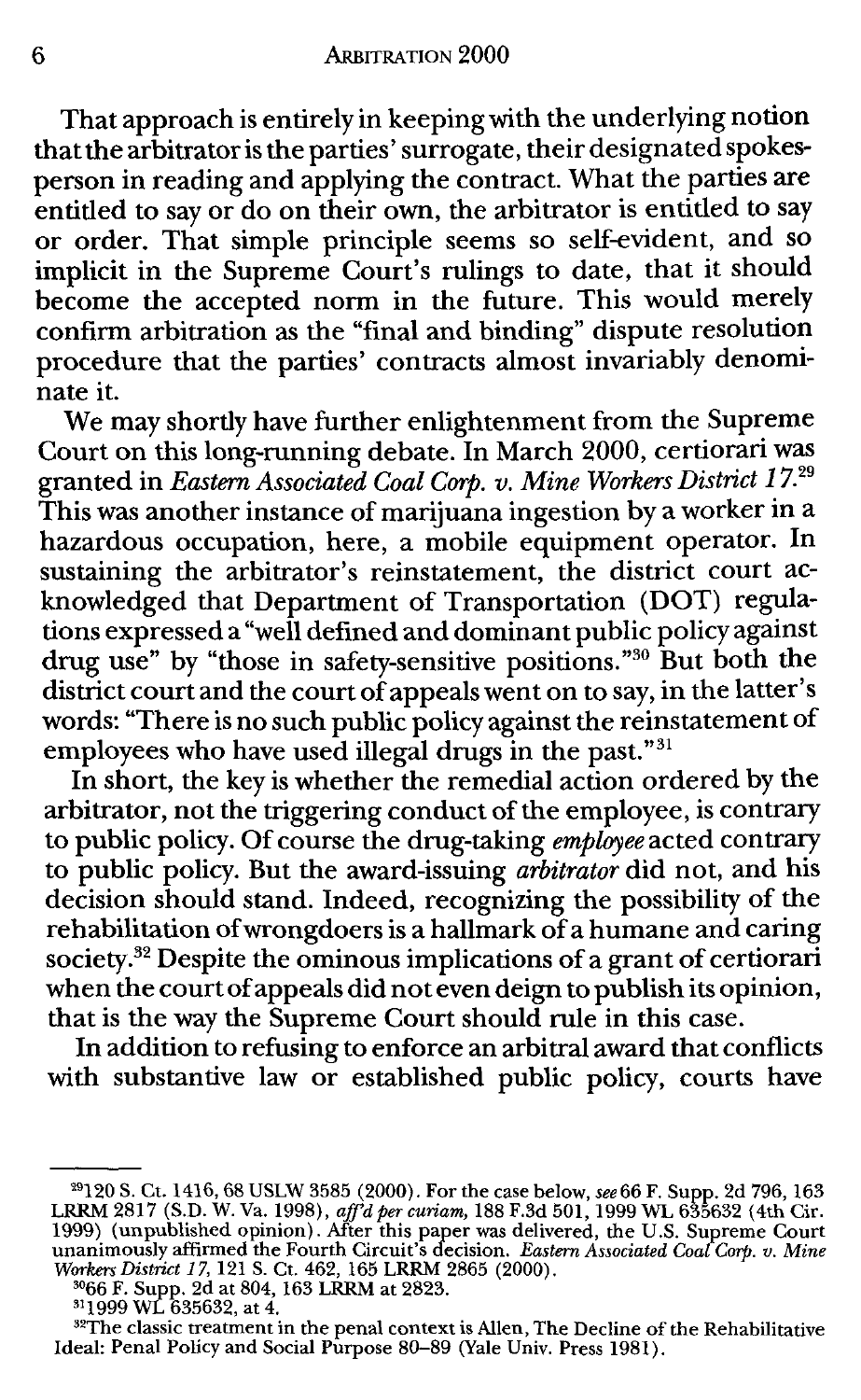vacated awards on several other grounds. These have included arbitrator fraud and corruption, $\mathrm{^{33}}$  procedural irregularities, $\mathrm{^{34}}$  lack of arbitrator jurisdiction or authority,<sup>35</sup> and arbitral "contract modifications" or "gross error"36 in interpretation. With the exception of the "modification" or "gross error" grounds, these qualifications comport with the thesis that the arbitrator is the definitive contract reader. To set aside an arbitral award because of a jurisdictional or procedural defect is not the same as finding that the arbitrator misread the contract. Rather, it represents a determination that the premises that make the arbitrator's reading authoritative or reliable are not satisfied. And when a court declines to enforce an award that violates law or public policy, it does not question the soundness of the arbitrator's reading of the contract; it rules that the contract *as read* is unenforceable.

Much more troublesome is the notion that the arbitrator has invalidly "modified" or "altered" the contract or has committed "gross error" in interpreting it. True, many collective bargaining agreements expressly provide that the arbitrator may not "add to, modify, or alter" them in any way. Yet, in commissioning the arbitrator to decide the meaning of their contract, the parties have commissioned the interpretation of those very terms,

too. If courts are to remain faithful to the teachings of *Enterprise* 

*"Electrical Workers (/BEW) Local 728v.jetero Corp.,* 496 F.2d 661, 88 LRRM 2184 (5th Cir. 1974) (arbitrator could not base award on merit-pay provision when disputes concerning it were explicitly excluded from arbitration); *Electrical Workers (JUE) Local 791 v. Magnavox Co.,* 286 F.2d 465, 47 LRRM 2296 (6th Cir. 1961) (arbitrator empowered to decide validity of employer's increase in assembly-line quotas could not order parties to negotiate for engineering studies to guide the setting of future quotas). Positing that an arbitrator had exceeded her remedial authority under a contract

enabled one court to set aside an award reducing three discharges to suspensions. *S.D. Warren Co. v. Paperworkers Local 1069,* 845 F.2d 3, 128 LRRM 2175 (1st Cir. 1988). The arbitrator found that an undercover agent had pressured the employees into handling drugs on company premises. The court pointed out that the contract gave the employer<br>the "sole right" to discharge for "proper cause." Wholly ignored was the notion that the<br>mere listing of drug possession among several sp did not necessarily eliminate the requirement it had to constitute "proper cause" for<br>discharge under the facts of a given case. For different views, *see F.W. Woolworth Co. v.*<br>Miscellaneous Warehousemen's Union, Local 78 1980); *Arco-Polymers, Inc. v. Oil, Chemical* & *Atomic Workers Local 8-74,* 671 F.2d 752, 109 LRRM 3157 (3d Cir. 1982).

' 6 *See infra* notes 38-39 and accompanying text.

*<sup>&</sup>quot;E.g., Pacific* & *Arctic Ry.* & *Navigation Co. v. United Transp. Union,* 952 F.2d 1144, 139 LRRM 2256 (9th Cir. 1991).

*<sup>34</sup>E.g., Holodnak v. Avco Corp.,* 381 F. Supp. 191, 87 LRRM 2337 (D. Conn. 1974), *modified on other grounds,* 514 F.2d 285, 88 LRRM 2950 (2d Cir.), *cert. denied,* 423 U.S. 892, 90 LRRM 2614 (1975). A union's violation of its duty of fair representation in handling an arbitration case may also negate the finality of the award. *Hines v. Anchor Motor Freight, Inc.,*  424 U.S. 554, 91 LRRM 2481 (1976).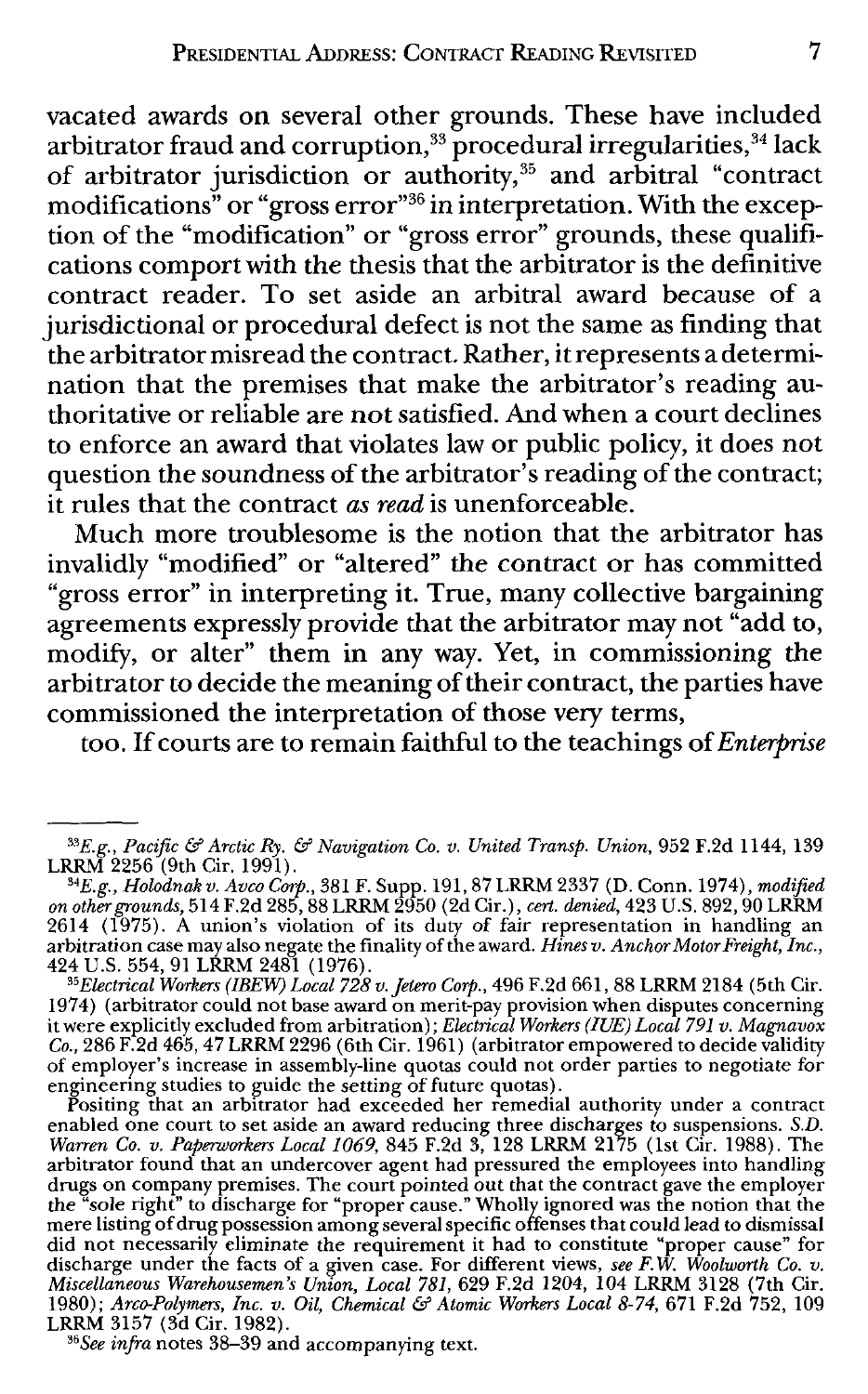*Wheel,* they must recognize that most arbitral aberrations are merely the products of fallible minds, not of overreaching power.<sup>37</sup> There is an inherent tension between the "final and binding" arbitration clause and the provision barring additions or modifications. Arbitrators cannot function effectively as the parties' surrogates in giving shape and meaning to their necessarily amorphous contracts unless they are allowed to fill the inevitable lacunae.

Another recognized but anachronistic common-law ground for setting aside arbitration awards is "gross error." In *Electronics Corp. of America v. International Union of Electrical, Radio and Machine Workers, Local 272,38* an award was vacated because "the central fact underlying an arbitrator's decision [was] concededly erroneous." There the arbitrator had assumed, contrary to the evidence as presented to the court, that an aggrieved employee had not been suspended previously by the employer. Other courts, however, have been more diligent in adhering to the *Enterprise* and *Misco*  standards rather than common-law precedents. Thus, Judge Richard Posner, speaking for the Seventh Circuit in *Brotherhood of*  Locomotive Engineers v. Atchison, Topeka & Santa Fe Railway,<sup>39</sup> drew "the line between a gross error by the arbitrator, which a reviewing court is not authorized to correct, and the arbitrator's exceeding the scope of his authority by doing something other than contract interpretation, which the court is authorized to correct.... The test is not error; it is ultra vires."

For all of that, many courts feel compelled to test an arbitral award against some minimum standard of rationality. It has been said that the award must in some "rational way be derived from the agreement, viewed in the light of its language, its context, and any other indicia of the parties' intention," $40$  that the award must not be a "capricious, unreasonable interpretation,"<sup>41</sup> and that it must be "possible for an honest intellect to interpret the words of the contract and reach the result the arbitrator reached."42 The Su-

<sup>&#</sup>x27; 7 *See* Gorman, Basic Text on Labor Law: Unionization and Collective Bargaining 593 (West 1976).<br><sup>38</sup>492 F.2d 1255, 1256, 85 LRRM 2534 (1st Cir. 1974).

 $^{39}768$  F.2d 914, 922, 120 LRRM 3022 (7th Cir. 1985) (holding arbitrator did not ignore contract provision but found it superseded by inconsistent provision in parties' second<br>contract). *See also Bieski v. Eastern Auto Forwarding Co.*, 396 F.2d 32, 38, 68 LRRM 2411 (3d<br>Cir. 1968); *Aloha Motors Inc. v. Longs* (9th Cir. 1976).

<sup>41</sup> Cut. 1976),<br>
and Mg. Co. v. Fletcher, 405 F.2d 1123, 1128, 70 LRRM 2368 (3d Cir. 1969).<br>
<sup>41</sup> Holly Sugar Co. v. Distillery Workers, 412 F.2d 899, 904, 71 LRRM 2841 (9th Cir. 1969).<br>
<sup>42</sup> San Francisco-Oakland Newspaper LRRM 3184 (9th Cir. 1969).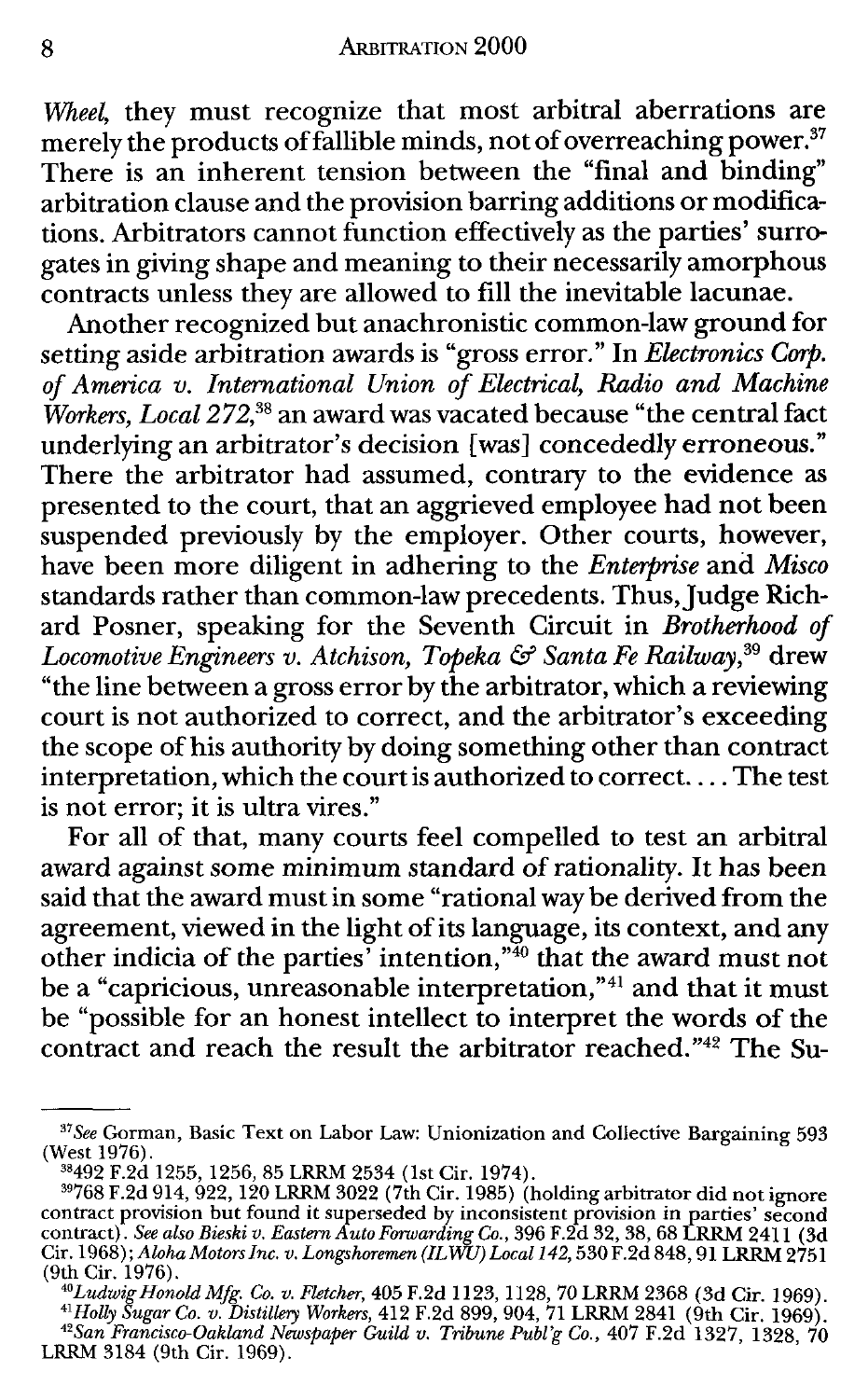preme Court itself is responsible for some of this ambivalence about finality and deference to arbitration. In *Enterprise*, for example, it emphasized that the award must "draw its essence from the collective bargaining agreement" and that the arbitrator must not "dispense his own brand of industrial justice." <sup>43</sup> That is an open invitation to a court sufficiently unhappy with the result an arbitrator has reached.

One of our most eminent colleagues recently ran afoul of just such an unhappy court. In *Garvey v. Roberts,44* the Ninth Circuit vacated an arbitration award rejecting baseball player Steve Garvey's salary claim based on alleged collusion by the major league clubs. Earlier, the same arbitrator had chaired the panel that had found the clubs guilty of colluding to restrain salaries in the free-agent market. One of the clubs' witnesses in the previous proceeding was the then president and chief executive officer of the club that had supposedly offered and then withdrawn a contract extension in favor of player Garvey. The witness there denied that collusion affected the Garvey negotiations. In the individual Garvey arbitration, however, that same witness presented a letter recanting his earlier sworn testimony and asserting his belief that the club had withdrawn the offer pursuant to the collusion scheme. Nonetheless, Arbitrator Roberts concluded that because of the "shadow" cast on the credibility of this witness and the lack of corroborating evidence, he could not find that the club's action was a result of the collusion rather than a "baseball judgment founded upon [Garvey's] age and recent injury history."<sup>45</sup>

In the eyes of a 2-to-1 court majority, this decision "border[ed] on the irrational" and was an example of an arbitrator impermissibly "dispens[ing] his own brand of industrial justice."46 But what should be more sacrosanct than an arbitrator's good-faith credibility determination? And in any event did not the court majority fall into a logical fallacy in treating Arbitrator Roberts' two decisions as irreconcilable? To find that the major league clubs were colludmg against free agents generally is not to find that the clubs were colluding against them in every single instance. One consolation for us in this case is that the majority opinion twice emphasizes this was a "unique" situation and should not be precedent for more traditional union-management arbitrations.

<sup>&</sup>lt;sup>43</sup>363 U.S. at 597, 46 LRRM at 2425.<br><sup>44</sup>203 F.3d 580, 163 LRRM 2449 (9th Cir. 2000).<br><sup>45</sup>*Id.* at 586, 163 LRRM at 2452.<br><sup>46</sup>*Id.* at 590-91, 163 LRRM at 2456.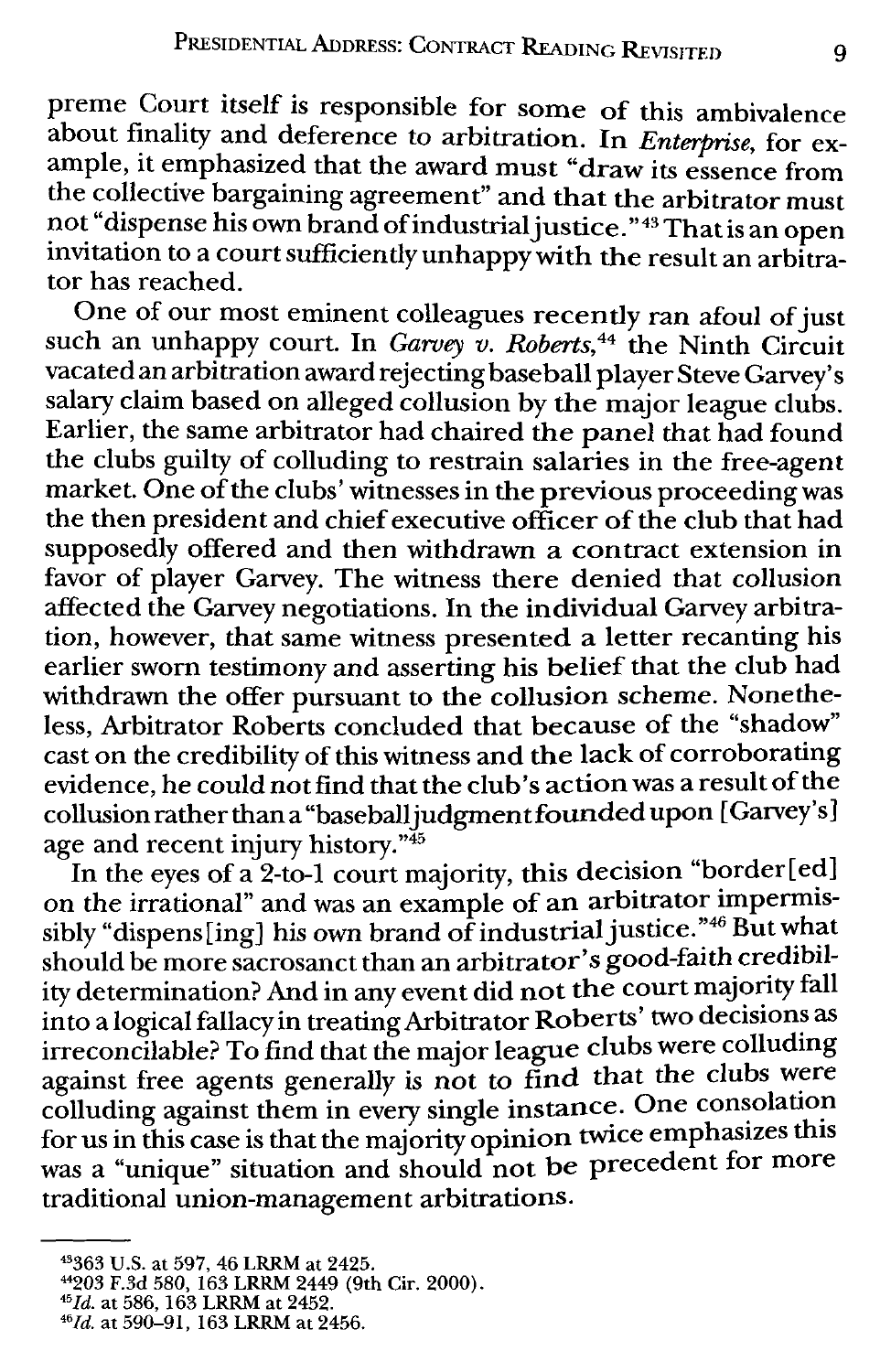However wrongheaded I may consider the *Garvey* ruling, the reality is that there is some line of rationality beyond which courts will not allow an arbitrator's decision to stray. One could hardly ask for more from a court than the declaration: "The arbiter was chosen to be the Judge. That Judge has spoken. There it ends. "47Yet that same court was prepared to set aside an award "if no judge, or group of judges, could ever conceivably have made such a ruling. "48 So, too, other courts that proclaim their allegiance to the *Enterprise*  and *Misco* principles will balk at enforcing an award that they find has "no rational basis" because it ignores the "plain meaning" of the contract.<sup>49</sup> Regrettably, I cannot say that vacating an arbitral award on grounds of irrationality is contrary to the contract reader thesis. In the parties' final and binding arbitration agreement, they presumably took it for granted not only that arbitrators would be untainted by fraud or corruption, but also that they would not be insane and their decisions not totally without reason. In any event, it is probably impossible to keep courts from intervening, on one theory or another, when an arbitral award is deemed so distorted as to reflect utter irrationality, if not temporary insanity. One can only hope that the careful, artful drafting of arbitral opinions will keep this judicial exception to the finality doctrine to the barest minimum.

Finally, as is persuasively argued in a forthcoming article by David Feller,<sup>50</sup> the Federal Arbitration Act (FAA)<sup>51</sup> may provide the best solution to the problem of judicial review of labor arbitration awards. Regardless of the outcome of the current controversy over

supplied).<br><sup>51</sup>9 U.S.C. §1 *et seq.* (1994).

<sup>47</sup>*Safeway Stores v. American Bakery* & *Confectionery Workers Int'l Union, Local* 111, 390 F.2d 79, 84, 67 LRRM 2646 (5th Cir. 1968) (upholding award of additional pay for 24 hours of unperformed work on the grounds the contract guaranteed 40 hours' pay each week, even though the employer's payment for 16 hours in one week resulted from a change in paydays and not any loss in work time).<br><sup>48</sup>Id. at 82, 67 LRRM at 2648.

<sup>&</sup>lt;sup>49</sup> Compare Wyandot, Inc. v. Food & Commercial Workers Local 227, 205 F.3d 922, 163 LRRM 2705 ( 6th Cir. 2000), *and Newark Morning Ledger Co. v. Newark Typographical Union Local* 103, 797 F.2d 162, 167, 123 LRRM 2283 (3d Cir. 1986), *with Teamsters Local 957 v. Dayton Newspapers, Inc.,* 190 F.3d 434, 162 LRRM 2001 (6th Cir. 1999) (sustaining reinstatement of carrier dispatcher who grabbed carrier by the neck), *and Teamsters Local* 115 *v. DeSoto, Inc.,* 725 F.2d 931, 115 LRRM 2449 (3d Cir. 1984) (upholding award that plant closing violated contract although NLRB had ruled closing was not a mandatory subject of bargaining). . . '"Feller, *Putting* Gilmer *¾'here It Belongs: The FAA 's Labor Exemption* (unpublished draft on

file with the author). The Supreme Court in *Miscoseemed* to assume that the FM was not directly applicable to collective agreements, stating that "federal courts have often looked to the [FAA] for *guidance* in labor arbitration cases." 484 U.S. at 40 n.9 (emphasis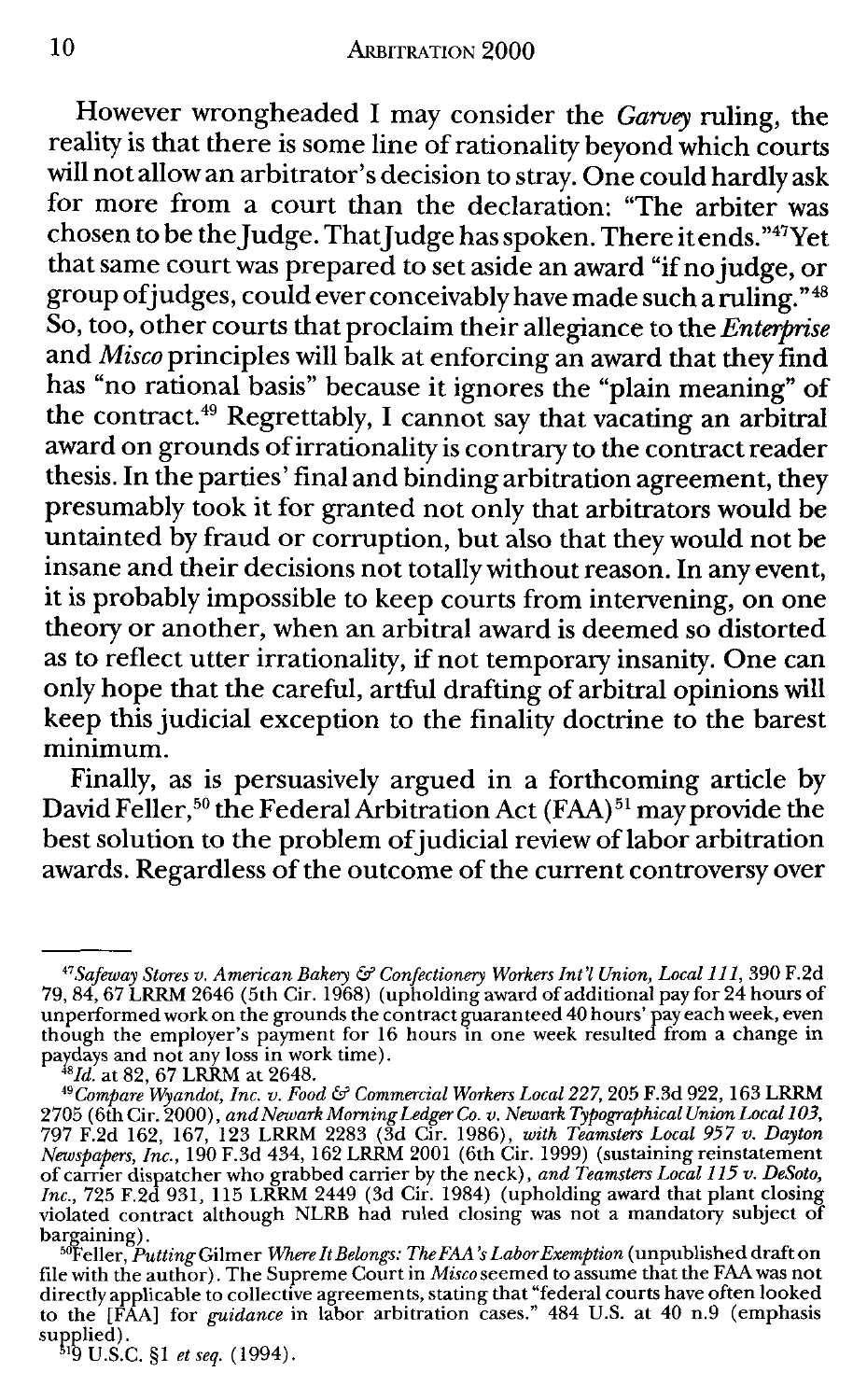the FAA's coverage of an individual worker's hiring arrangements,<sup>52</sup> Professor Feller maintains that collective bargaining agreements are not themselves "contracts of employment," because typically they only establish rules of employee conduct and do not create individual hiring agreements. Union-management contracts would therefore not be excluded under section 1 of the FAA, and the statute's terms should govern. If that view prevails, judicial review of labor arbitration awards under collective bargaining agreements could be sharply limited. Section 10 of the FAA provides for vacating arbitral awards only in cases of fraud, corruption, or misconduct on the part of the arbitrator, or an exceeding of, or incomplete exercise of, the powers granted the arbitrator. Nothing is said about an award's "drawing its essence" from the parties' contract. Review on the merits-even on the grounds of "irrationality"—is simply not authorized. FAA finality may well be more final than *Enterprise* finality.

### **Contract "Reading" as Contract Interpretation**

From what I have said, judges should have an easy time enforcing most arbitral awards. Instead, they make it hard on themselves. If they would just take our word for what a contract means, theywould have far fewer problems.<sup>53</sup> We are the ones with the tough job. How should arbitrators go about divining the parties' "intent" when the reality is that they never contemplated the particular issue that has now arisen? What do we do when the "plain meaning" conflicts with bargaining history or established practice?

Two splendid articles by our colleagues Carlton Snow and Richard Mittenthal-do I dare apply that overused term "definitive" to them?—have said nearly all that needs to be said about plain meaning and past practice. Carlton is, for him, uncharacteristically blunt: "Arbitrators' continued invocation of the plain meaning rule is anomalous in light of the trend to reject the rule

<sup>&</sup>lt;sup>52</sup>The Ninth Circuit has recently held that §§1 and 2 of the FAA exclude all workers'<br>"contracts of employment" from coverage. *Circuit City Stores v. Adams*, 194 F.3d 1070, 81<br>FEP Cases 720 (9th Cir.), *cert. granted*, 6 are to the contrary, holding that only the contracts of employees in transportation<br>industries who are "engaged in" commerce are exempt. See Craft v. Campbell Soup Co., 177<br>F.3d 1083, 1086 n.6, 161 LRRM 2403 n.6 (9th Cir.

<sup>53</sup>The courts of course will still have to examine the arbitrator's authority and conduct, and the award's compliance with law and "well-defined" public policy.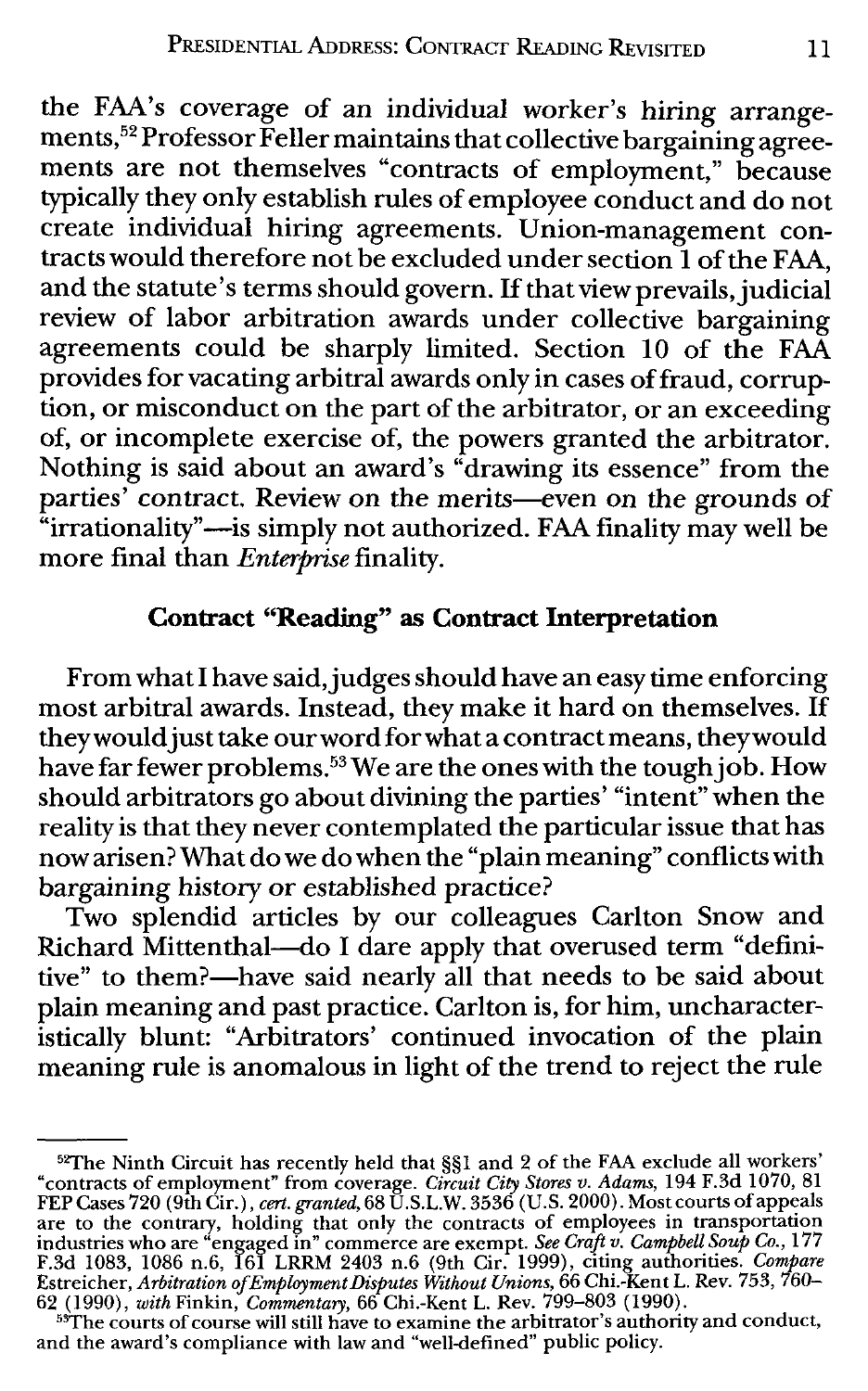by the courts, the U.C.C. [Uniform Commercial Code], the Restatement [of Contracts], and treatise writers."<sup>54</sup> Dick was prepared to declare, almost 40 years ago, that past practice "may be used to clarify what is ambiguous, to give substance to what is general, and perhaps even to modify or amend what is seemingly unambiguous. · · The rest of my remarks will mostly be embroidery upon the lessons of these masters.

Despite the teachings of Snow and Mittenthal, numerous arbitrators of high repute have accepted or at least paid lip service to the plain meaning rule and its benighted first cousin, the parol evidence rule.<sup>56</sup> In most cases this may cause little harm, at least as to the result. After all, we properly begin our interpretation of a collective bargaining agreement with the language of the contract, and often we can end there. But one of the great modem state supreme court justices, Roger Traynor of California, put his finger on the problem when he said:

A rule that would limit the determination of the meaning of a written instrument to its four-corners merely because it seems to the court to be clear and unambiguous, would either deny the relevance of the intention of the parties or presuppose a degree of verbal precision and stability our language has not attained.<sup>57</sup>

Put differently, if fidelity to the parties' intent (or their putative intent about a problem that they never anticipated) is the touchstone of sound contract interpretation, the *a priori* rejection of any

<sup>&#</sup>x27;•'Snow, *Contract Interpretation,* 55 Fordham L. Rev. 681, 704 (1987). *See also* Garrett, Contract Interpretation: I. The Interpretive Process: Myths and Reality, in Arbitration 1985: Law<br>and Practice, Proceedings of the 38th Annual Meeting, National Academy of Arbitrators,

ed. Gershenfeld (BNA Books 1986), 121, 125-28. 1•'•Mittenthal, *Past Practice and the Administration of Collective Bargaining Agreements,* in Arbitration and Public Policy, Proceedings of the 14th Annual Meeting, National Acadr word arbitrators, ed. Pollard (BNA Books 1961), 30–31, *reprinted in* 59 Mich. L. Rev. 1017<br>(1961). *See also* Mittenthal, *Arbitration Classics: II. The Ever-Present Past*, in Arbitration 1994:<br>Controversy and Continuit of Arbitrators, ed. Gruenberg (BNA Books 1994), 184; Aaron, *The Uses of the Past zn Arbitration*, in Arbitration Today, Proceedings of the 8th Annual Meeting, National<br>Academy of Arbitrators, ed. McKelvey (BNA Books 1955), 1.<br><sup>56</sup>E. g., Gibson Refrigerator Co., 17 LA 313, 317 (Platt 1951); Thunderbird Ho

*weig, Gueson Refrigeration Co., A Farty System Co.*<br>(Weiss 1977); *Merchandise Mart Properties,* 105 LA 704, 709 (Daniel 1995). Under the parol evidence rule (a rule of substantive law, not evidence), a writing intended b evaluate that we can final integration of their contract may not be contradicted by any prior<br>agreement or by any contemporaneous oral agreement. But there are numerous qualifiegic time and exceptions. Perhaps most important, parol evidence is admissible for the cations and exceptions. Perhaps most important, parol evidence is admissible for the purpose of interpreting the contract itself. 3 Co

<sup>641 (1968).</sup>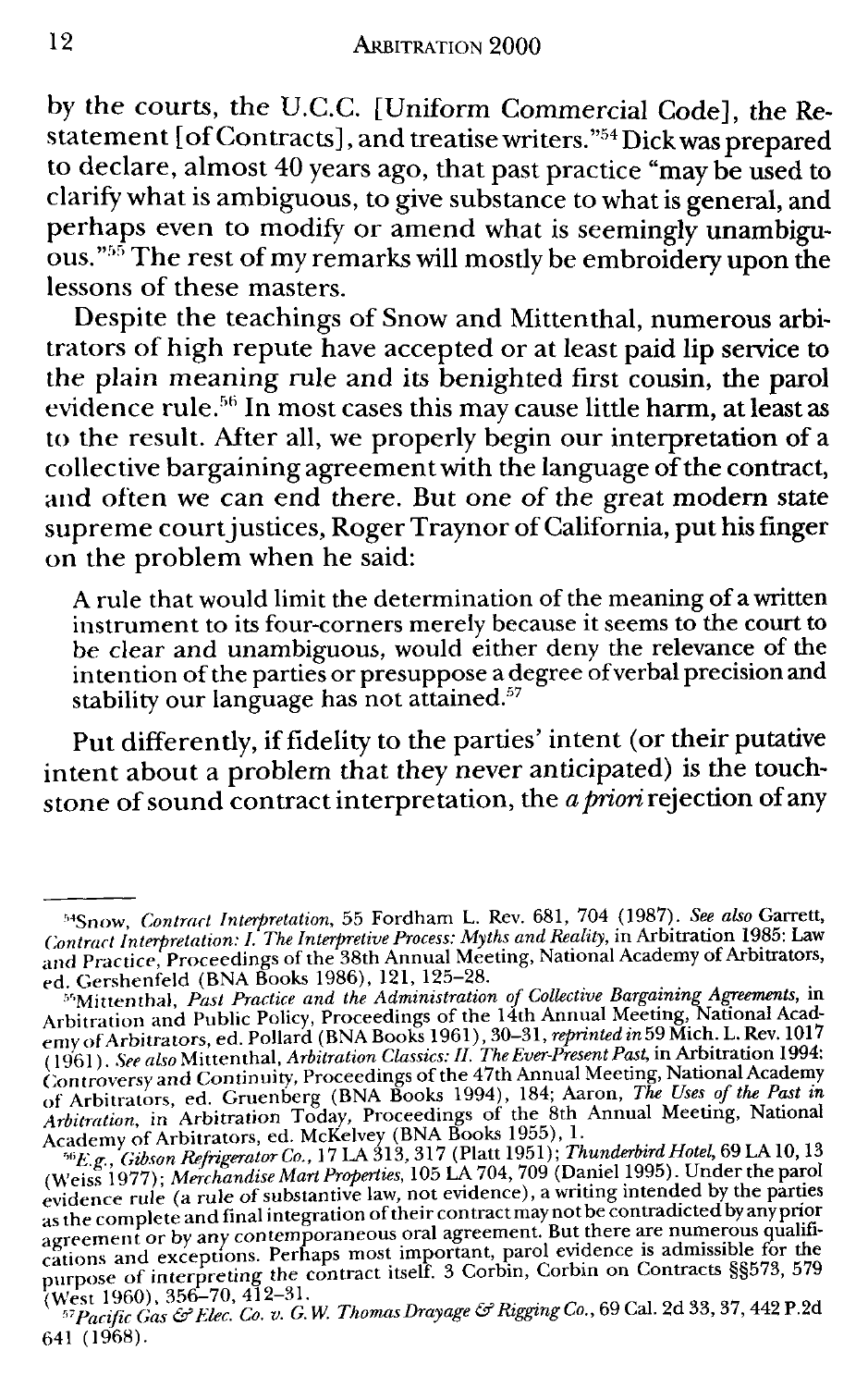evidence reasonably probative of that intent cannot be justified.<sup>58</sup> In collective bargaining, what I would call "contextual interpretation" is likely to be grounded in evidence concerning negotiating history and past practice.

In recent decisions, arbitrators have frequently been prepared to look behind what might appear to be the plain meaning of the written instrument to discern intent from bargaining history and other parol evidence. *59* Of course, arbitrators sometimes play it safe by finding an ambiguity in the language as written, which makes their resort to extrinsic evidence quite conventional. But the arbitrators' ambiguity is often the parties' clear and unambiguous provision, sustaining the latters' respective opposing positions.

Logically there seems no reason not to take a final step. If the parties, for reasons sufficient unto themselves-for example, to conceal trade secrets from the employer's competitors-decided to cloak certain provisions of the collective agreement in a private code, an arbitrator should entertain evidence to that effect, however clear and unambiguous the language might otherwise appear. Professor Corbin is in accord.<sup>60</sup> Needless to say, in any case where one party alleges and the other denies the use of such a private code, the arbitrator is going to be skeptical that ordinary English has been thus stood on its head, and demand pretty convincing proof of the claim.

That brings us to what I consider the most practical argument in favor of the plain meaning rule—the time and cost of trying to prove that what seems on its face clear and unambiguous is not. Yet here, as in so many other instances, I believe that the solution has to be the sound discretion of the arbitrator. $61$  I would not reject out

<sup>58</sup>Cf 5 Corbin, Corbin on Contracts §24.9, ed. Perillo (Michie rev. ed. 1998), 59

<sup>(&</sup>quot;Interpretation Requires the Weighing of Evidence, Not Its Exclusion").<br><sup>59</sup>E.g., *CBS Inc.*, 103 LA 596, 599 (Christopher 1994); *Malta Wood Windows & Doors,* 108<br>LA 1066, 1070–72 (Sharpe 1997); *Meadow Gold Dairies,* 11 Fors Farms, 112 LA 33 (Cavanaugh 1999); Akzo Mobel Salt, Inc., 113 LA 645, 649–50<br>(Goldberg 1999). Cf. Union Foundry Co., 113 LA 63 (Baroni 1999). But cf. Mason City<br>Community Sch. Dist., 109 LA 1125 (Hoh 1997); Baltimore (Cushman 1994).

<sup>60</sup>*See* 5 Corbin, Corbin on Contracts §24.8, ed. Perillo (Michie rev. ed. 1998), 55 ("Proof of the use of such a [private] code should determine interpretation even though it was invented on the spur of the moment for the purposes of just one contract.").

<sup>&</sup>lt;sup>61</sup>Arbitral discretion in discipline and contract interpretation cases has been perceptively explored in Dunsford, Arbitral Discretion: The Tests`of Just Cause: Part I, in Arbitration<br>1989: The Arbitrator's Discretion During and After the Hearing, Proceedings of the 42nd<br>Annual Meeting, National Academy of Mittenthal & Bloch, *Arbitral Implications: Hearing the Sounds of Silence: Part I,* in Arbitration 1989: The Arbitrator's Discretion During and After the Hearing, Proceedings of the 42nd Annual Meeting, National Academy of Arbitrators, ed. Gruenberg (BNA Books 1990), 65.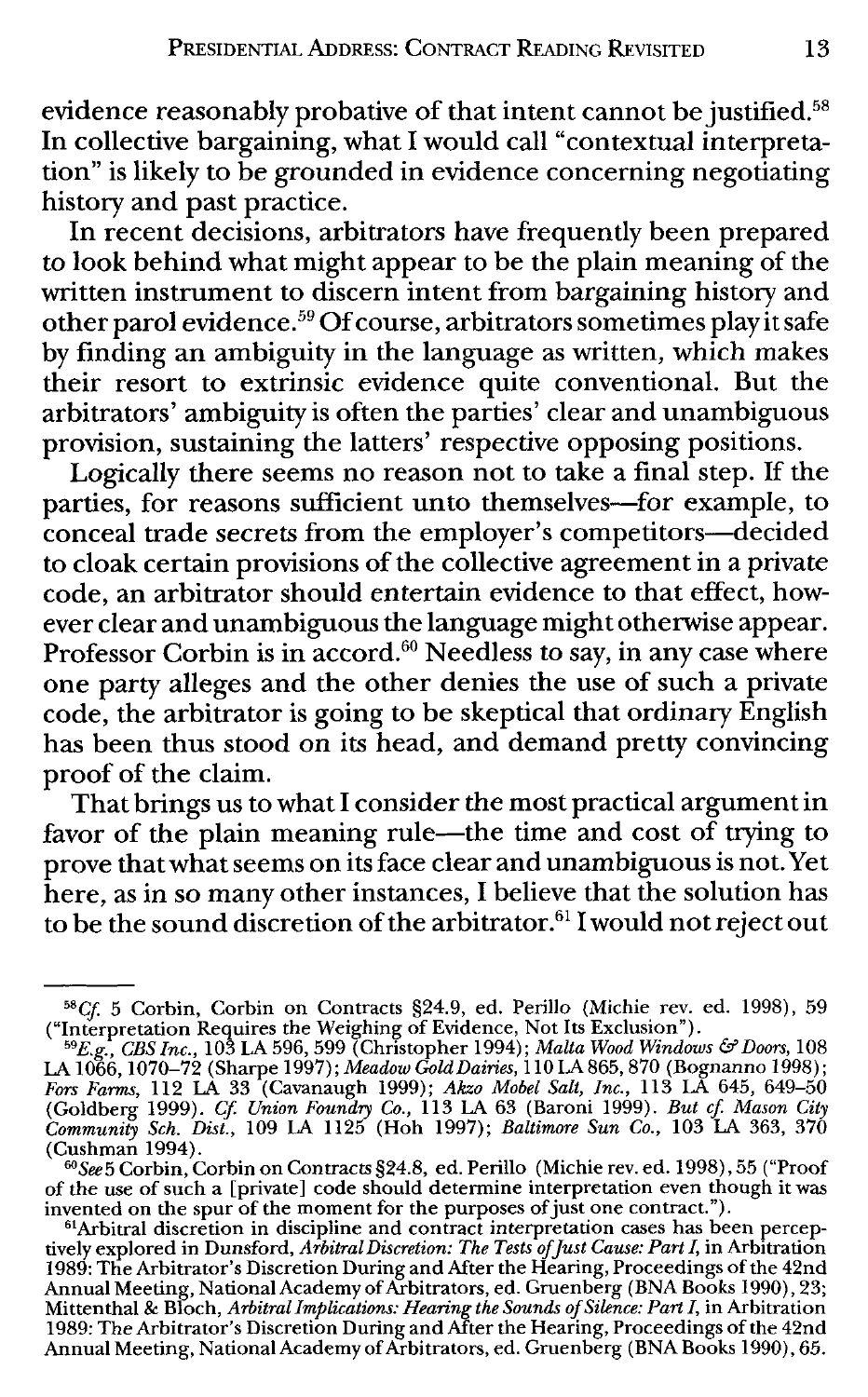of hand an offer to prove that the apparently clear and unambiguous was in fact intended to mean something totally different. But I would refuse proffered evidence that merely reflected one party's internal, uncommunicated understandings of contract terms, and I would give short shrift to testimony or exhibits that were vague and not directly on target. The language finally chosen by the parties to embody their agreement is entitled to that much respect.

Today's major issue concerning past practice is whether it can modify or override clear contractual language to the contrary. M\_y sense is that a long-standing and well-accepted practice may prevail even over a "clear" and "express" provision in the agreement.<sup>62</sup> There is also substantial authority, however, that past practice cannot trump an unambiguous contract term. 63 Employers have responded to the encroachments of past practice by seeking various types of"zipper" clauses, designed to make the final written agreement the exclusive source of employee rights. Arbitrators are divided on the efficacy of this approach.<sup>64</sup>

Unions undoubtedly invoke past practice more often than employers in an effort to vary the literal contract language, but that is by no means universally true. My survey of recent arbitration decisions on past practice revealed several decisions in which employers profited from practices contrary to the contract terms.<sup>65</sup> In one rather unusual case, an employee sought the equalization of overtime on the basis of a contract provision, and the employer defended by relying on a long-standing practice. The arbitrator

<sup>&</sup>lt;sup>62</sup>*E.g., Rexroth Corp.*, 101 LA 94, 97-98 (Bowers 1993) (40 years without 15 minutes for lunch); *Coca-Cola Bottling Co. of Mich.*, 104 LA 705, 708 (Shanker 1995) ("waiver" of specified times for lunch); *Georgia-Pacifi* 

<sup>449 (</sup>Gentile 1999) (19-year practice of verbal warning as first disciplinary step; contract "ambiguous"); *T.J. Maxx*, 113 LA 533 (Richman 1999) (overtime for probationary employees; contract "ambiguous").  $I$ . *Maxx*, 11

<sup>&</sup>lt;sup>64</sup>Compare Village of Bourbannais, 113 LA 332 (Traynor 1999) (zipper clause prevails), with<br>Albertson's, Inc., 106 LA 897 (Kaufman 1996), and Donaldson Co., 113 LA 723 (Kessler 1999).<br><sup>65</sup>See, e.g., Rexroth Corp., supra n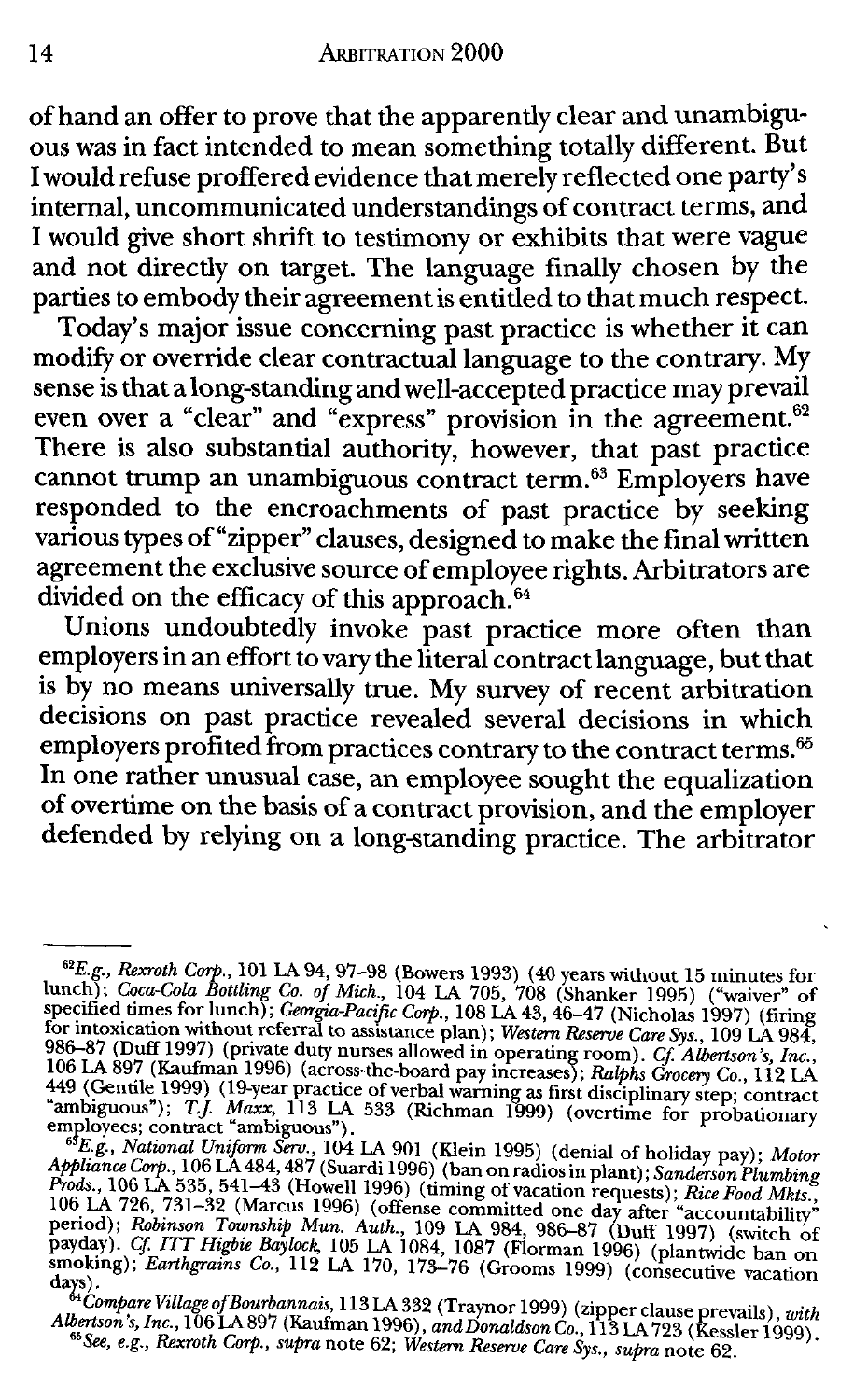granted the grievance but, in deference to the past practice, denied any back pay.<sup>66</sup>

All these past practice cases are highly fact-specific. Generalizations are hazardous. But in my view, two fundamental principles are apposite. First, any contract, including a collective bargaining agreement, is subject to amendment by the parties to it. Second, for a practice to become sufficiently well established to be binding on the parties, it must meet the usual criteria of  $(1)$  clarity,  $(2)$ consistency, (3) longevity, and (4) mutual acceptability.<sup>67</sup> Mutual acceptability is especially crucial if the practice is claimed to have superseded a clear, express contract provision to the contrary. If all the conditions are properly met, however, the practice should prevail. The parties are in control of their agreement and, absent statutory or contractual<sup>68</sup> restrictions, they can fashion it or amend it just as well by deeds as by words. Arbitrators are simply following the parties' lead in acting accordingly.

## **"Defensive" Treatment of External Law and Public Policy**

Let me append a few words about the treatment of arbitration cases presenting issues of external law or public policy generally. Once a great debate raged within the Academy over what an arbitrator should do when confronted with a conflict between the terms of a collective bargaining agreement and the requirements of external law. 69 I still believe that, theoretically, in the very rare

parties cannot prevent a subsequent modification of the contract by oral or other unwritten means. 6 Corbin, Corbin on Contracts §1295 (West 1962); Farnsworth, Contra~ts §7.6 (Aspen Publishers, Inc. 2d ed. 1990).

<sup>&</sup>lt;sup>66</sup>Martin-Marietta Corp., 103 LA 48 (Girolamo 1994).<br><sup>67</sup>Mittenthal, *Past Practice and the Administration of Collective Bargaining Agreements*, in<br>Arbitration and Public Policy, Proceedings of the 14th Annual Meeting, Na emy of Arbitrators, ed. Pollard (BNA Books 1961), 32, *reprinted in* 59 Mich. L. Rev. 1017 (1961). Absent an applicable zipper clause, other appropriate language of termination, (1961). Absent an applicable zipper clause, other appropriate language of termination,<br>or substantially changed circumstances, an existing past practice is ordinarily carried<br>forward when a new contract is executed. Cox, R L. Rev. 1482, 1499 (1959). **Exercise is that even by explicit contractual language**, the sample is that even by explicit contractual language, the

<sup>&</sup>lt;sup>25</sup> Compare Howlett, *The Arbitrator and the NLRB*: *II. The Arbitrator, the NLRB, and the Courts,* in The Arbitrator, the NLRB, and the Courts, Proceedings of the 20th Annual Meeting,<br>National Academy of Arbitrators, ed. Jones (BNA Books 1967), 67, 83, 85 (follow the law), with Meltzer, Ruminations About Ideology, Law, and Arbitration, in The Arbitrator, the NLRB,<br>and the Courts, Proceedings of the 20th Annual Meeting, National Academy of Arbitra-<br>tors, ed. Jones (BNA Books 1967), 1, 16, 19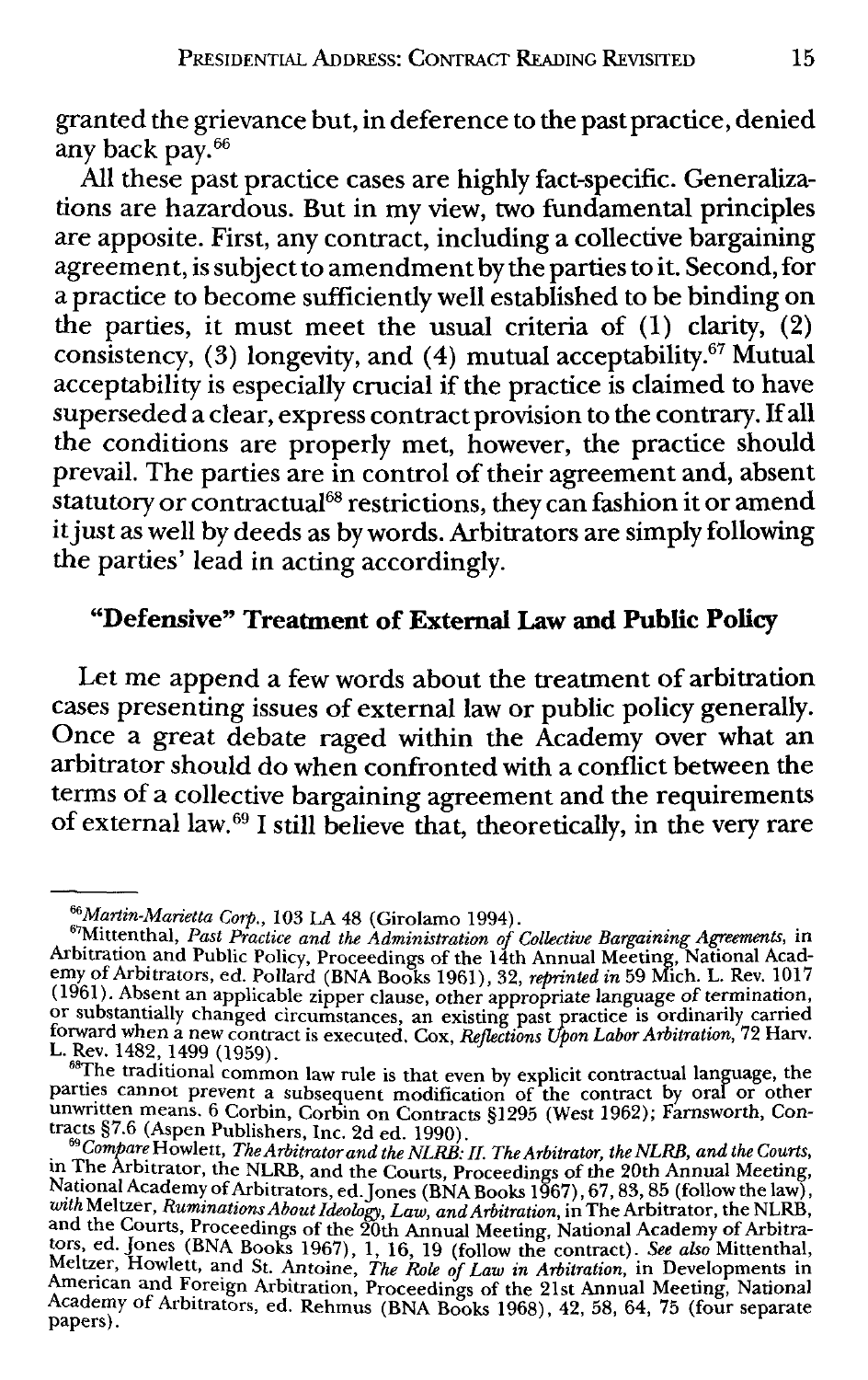case where there is an irreconcilable clash between contract and law (or "dominant public policy"), and the parties have not authorized the arbitrator, expressly or impliedly, to take external law into account, the arbitrator should follow the contract and ignore the law. That is the parties' commission and the limit of the arbitrator's authority.70

Nonetheless, as a practical matter, external law and public policy are now daily grist for the arbitration mills. This is especially true of civil rights statutes and the vital protections they provide against discrimination in employment on the grounds of race, sex, religion, age, disability, and the like. In the collective bargaining context, arbitrators are constantly applying antidiscrimination clauses covering such categories. An arbitral award in these situations, where statutory rights are implicated, is of course not entitled to the same final and binding effect that is customary in pure contract arbitrations.<sup>71</sup> But under the now-famous footnote  $\overline{2}1$  in *Gardner-Denver,* an arbitration decision in discrimination cases may be admitted in any subsequent court proceedings, and accorded "great weight" if certain conditions are met. Those include "procedural fairness," contractual provisions that "conform substantially with [the applicable statute]," the "special competence of particular arbitrators" and "adequacy of the record." $^{\rm 7\bar{2}}$ 

All of us, advocates and arbitrators alike, have a professional responsibility to ensure compliance with these Supreme Court standards **in** mixed contractual-statutory arbitrations. Employers, unions, and employees should not have to spend time and money wastefully. To the extent the law allows, arbitral awards ought to constitute a final disposition of the discrimination claims. In practice much will depend on the losing party's assessment of its chances of securing a more favorable result in the courts.

To promote finality, advocates, in preparing their arguments, and arbitrators, in drafting their decisions, must keep the *Gardner-Denver* factors in mind. I am going to take "procedural fairness" for

<sup>&</sup>lt;sup>70</sup>The Supreme Court seems in accord. An arbitral award is legitimate only if it "draws" its essence" from the labor agreement, and arbitrators exceed the scope of the submission if they base their decision on their view of the "requirements of enacted legislation."

*Steelworkers v. Enterprise Wheel* & *Car Corp.,* 363 U.S. 593,597, 46 LRRM 2423 (1960). 71 *Alexanderv. Gardner-Denver Co.,* 415 U.S. 36, 7 FEP Cases 81 (197 4); *cf. Wright v. Universal Maritime Serv. Corp.,* 525 U.S. 70, 159 LRRM 2769 (1998). 72415 U.S. at 60 n.21.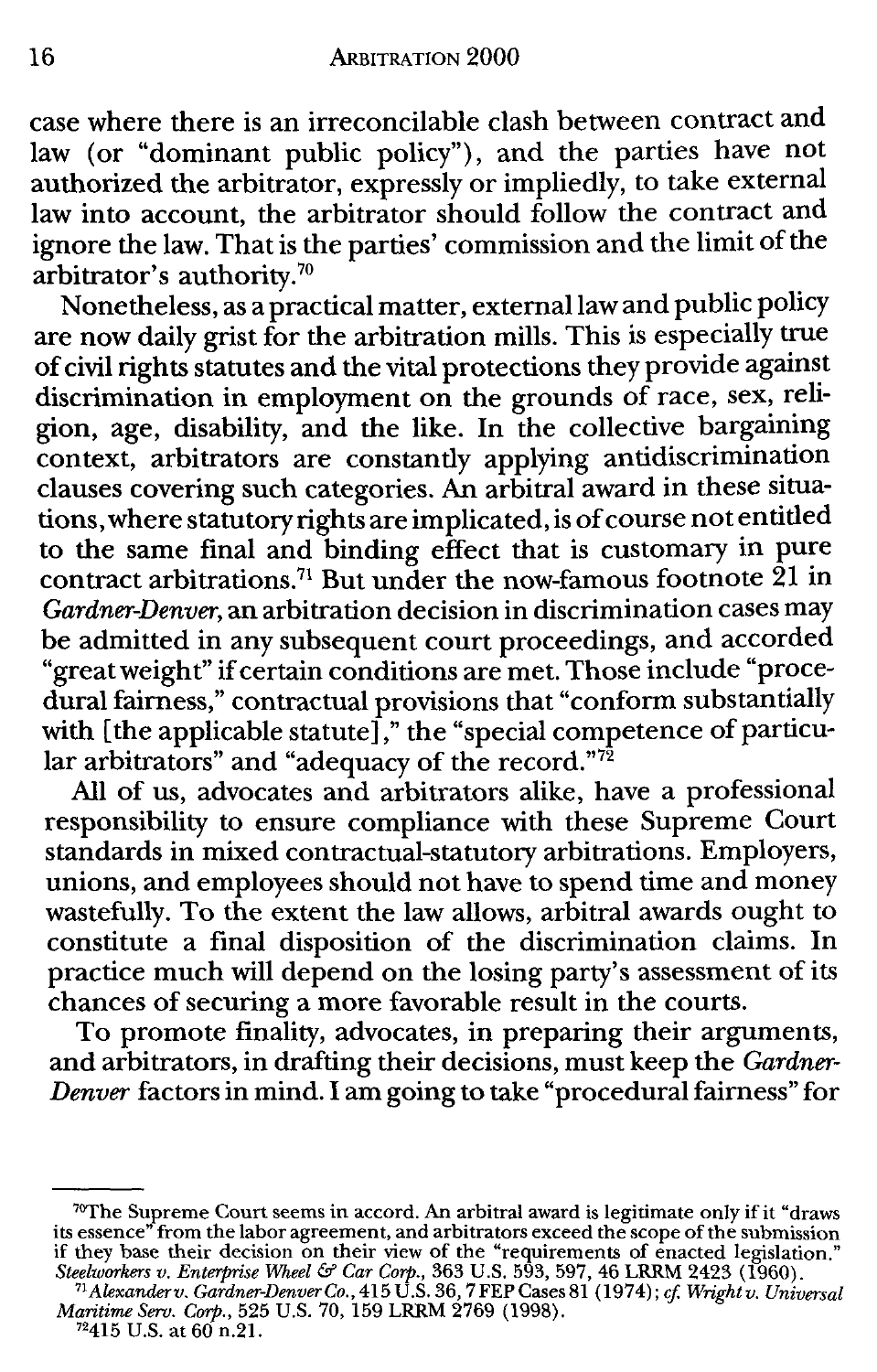granted. The others require deliberate attention. The antidiscrimination provisions of the contract may closely track the corresponding statute, but there are now extensive judicial glosses on all this legislation. The advocates should educate the arbitrator on the nuances of their particular case. In turn the arbitrators should demonstrate their awareness of the applicable law and pertinent court interpretations. That will also serve to establish their "special competence." This could require more than the two or three pages often specified for expedited arbitrations. In an important and complicated case the parties may have to reconsider unrealistic page limitations. Sticking to rigid rules might ultimately prove, in terms of both the time and money of a later lawsuit, "penny-wise and pound-foolish." For their part, arbitrators may have to ask themselves whether they can in good conscience handle a discrimination case without an opportunity for sufficient legal analysis to support their conclusions.

The final need is for an "adequate record." I am no fan of costly verbatim transcripts in a fairly routine arbitration. Even in a sensitive civil rights case, a comprehensive recital of all the material testimony and other evidence in the arbitrator's opinion may suffice. Especially if the facts are complicated or the testimony is likely to be conflicting, however, the parties and the arbitrator might be wise to employ a relatively cheap but efficient tape recorder, or even to arrange for a full-fledged transcript. Thus, in all the steps of a discrimination case, right through to the writing of any briefs and the decision, the advocates and the arbitrator should act "defensively." They ought to envisage a federal judge looking over their shoulder, scrutinizing their every move and testing it against the *Gardner-Denver* criteria. That should be enough to sharpen up everybody's skill at contract (or statute) reading!

An analogous approach should be followed in the "public policy" cases. If a sexual harasser or a drug offender in a safetysensitive job is involved, the advocates and in particular the arbitrator ought not turn a blind eye to the policy implications. Judicial review is a distinct possibility. The arbitrator would enhance the likelihood of the award' s being sustained by forthrightly confronting the policy issues and explaining convincingly why the result reached is compatible with the public good. This is a long way from the almost totally autonomous, private domain oflabor arbitration we once knew, but I think it accurately reflects the demands of the new age in which we find ourselves.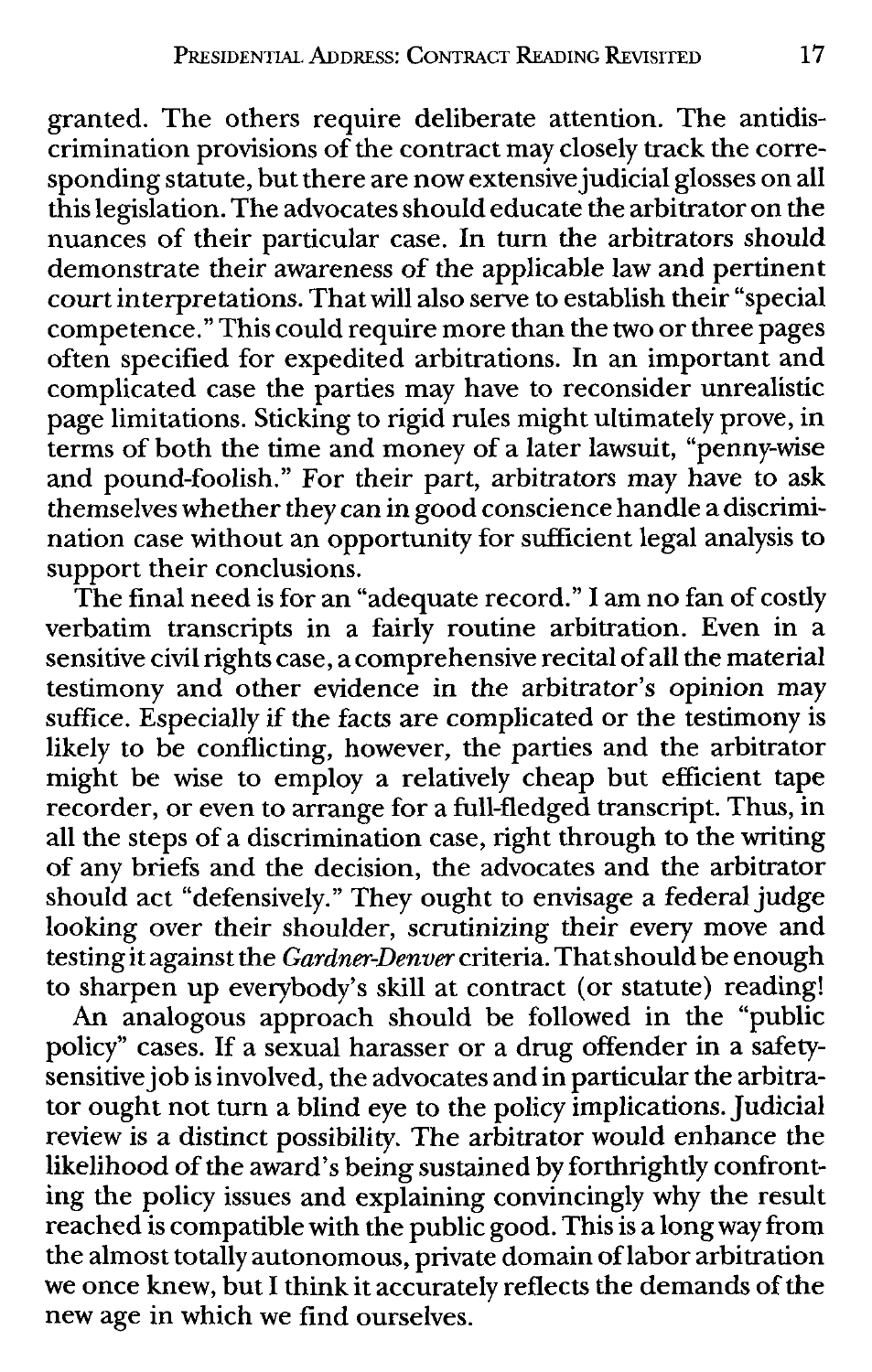### **Conclusion**

In interpreting and enforcing labor agreements, the roles of arbitrators and courts are very different. The arbitrator is the parties' formally designated contract reader. Absent such abnormal circumstances as fraud, corruption, or an exceeding of authority, the arbitrator's award should be accepted by a reviewing court as if it were the parties' own stipulated and definitive interpretation of the agreement. The award of course is subject to the same kind of challenge on the grounds of illegality or violation of public policy as would have been the contract itself, had it come to court directly without the intervention of arbitration. But that should also be the limit of judicial review. If the parties themselves could lawfully have done what the arbitrator has ordered, the award should be affirmed and enforced.

In construing and applying the collective agreement, the arbitrator will naturally employ a variety of traditional interpretive tools. I have focused on two controversial areas. First, I would reject the broad reach of the plain meaning rule. Regardless of whether contract language appears clear and unambiguous on its face, I would admit all credible evidence, within the constraints of procedural feasibility at a hearing, that goes to show the actual intent of the parties. Second, in spite of seemingly clear, unambiguous contract terms, I would accept proofs of well-established, mutually accepted practices that indicate a modification or amendment of those provisions. In so doing I am most emphatically not trying to elevate the arbitrator over the parties. My aim is to be faithful to the parties' manifest intent in the deepest, truest sense.

Finally, as a person who treasures both tradition and autonomy, I can understand and sympathize with all those who lament the passing of a time when unions, employers, and arbitrators inhabited a self-made world of labor relations, for the most part untouched by public law and regulation. That day is gone. Yet we arbitrators have always operated within certain confines, namely, the parties' own contractual and bargaining frameworks. The difference is that the parties generally had no resort from our "final and binding" pronouncements, except to dismiss us from their panels. Today, a federal judge can bring us up short with a one-line order.

We can adapt to this new world either grudgingly or gracefully. My hope is we meet it as a challenge to the best that is within us. I am confident no member of this Academy lacks the capacity to